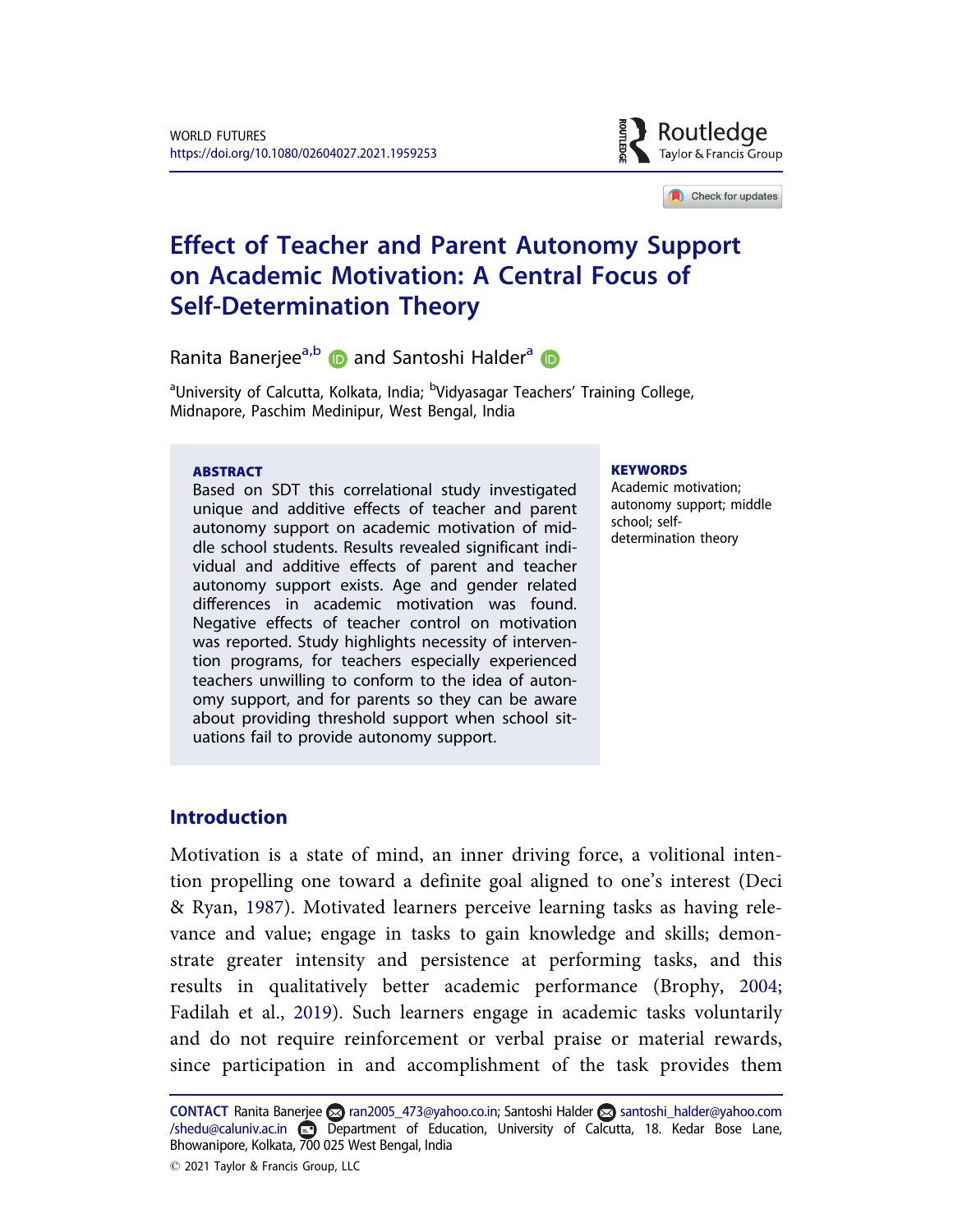#### 2  $(\rightarrow)$  R. BANERJEE AND S. HALDER

enjoyment, pleasure, and satisfaction, which are all rewards by themselves (intrinsic motivation) (Grolnick, 2003).

Intrinsic motivation is an ideal state, vital to gaining satisfaction from learning, enhancing academic engagement, and improving performance, and it is much sought after by parents and teachers for their children, though certain barriers stand in the way of achieving or sustaining such a state (Mansour & Martin, 2009); these barriers can be intrapersonal (inherent in a child, hence internal) or interpersonal (external in nature) (Reeve & Jang, 2006). The internal barriers are mostly related to the child's ability beliefs, effort beliefs, values, attitudes, interests, personality, and goal orientations (Cheon & Reeve, 2015). The external barriers originate from the child's environment and can range from task difficulty, unappealing or boring nature of the tasks, societal pressure to perform well, controlling teachers who issue deadlines to high parental expectations (Cheon et al., 2012; Pazner, 2018; Ricard & Pelletier, 2016; Vallerand et al., 1997).

### Academic Motivation: Forms Based on Level of Self-Determination

The present research explores academic motivation in the middle school period (adolescence), a period, in fact, associated with significant reduction in motivation (Gillet et al., 2012). Adolescence is a transition period where the child faces numerous personal changes such as physical and psychological changes, and environmental changes such as the shift transition from the "known" elementary school to the "unknown" middle school environment which tends to undermine motivation (Grolnick, 2009; Lepper et al., 2005). In this transition period, the aforementioned internal and external factors both undergo changes, leading to variation in the amount and intensity of motivation. The internal psychological changes create a change in motivational orientation as adolescents begin to attach an ego element to education (Ryan, 1982). Maintaining selfimage, something that was not important in earlier phases of life, now takes priority and becomes the primary source of motivation for the adolescent (introjected motivation) (Deci & Ryan, 2008). Education becomes a responsibility as adolescents are forced to study in order to fulfill parental aspirations and uphold family status as well as to conform to the expectations of society (introjected motivation), which desires high achievement and accords status to high achievers only (Grolnick, 2009). The change in societal attitudes as the child matures forces the child to view education as a means to achieve future benefits and forge a successful career (identified motivation), while the aim of gaining knowledge, which was prioritized at the elementary level, takes a backseat (Froiland, 2011). Parents and teachers are also under pressure to make their child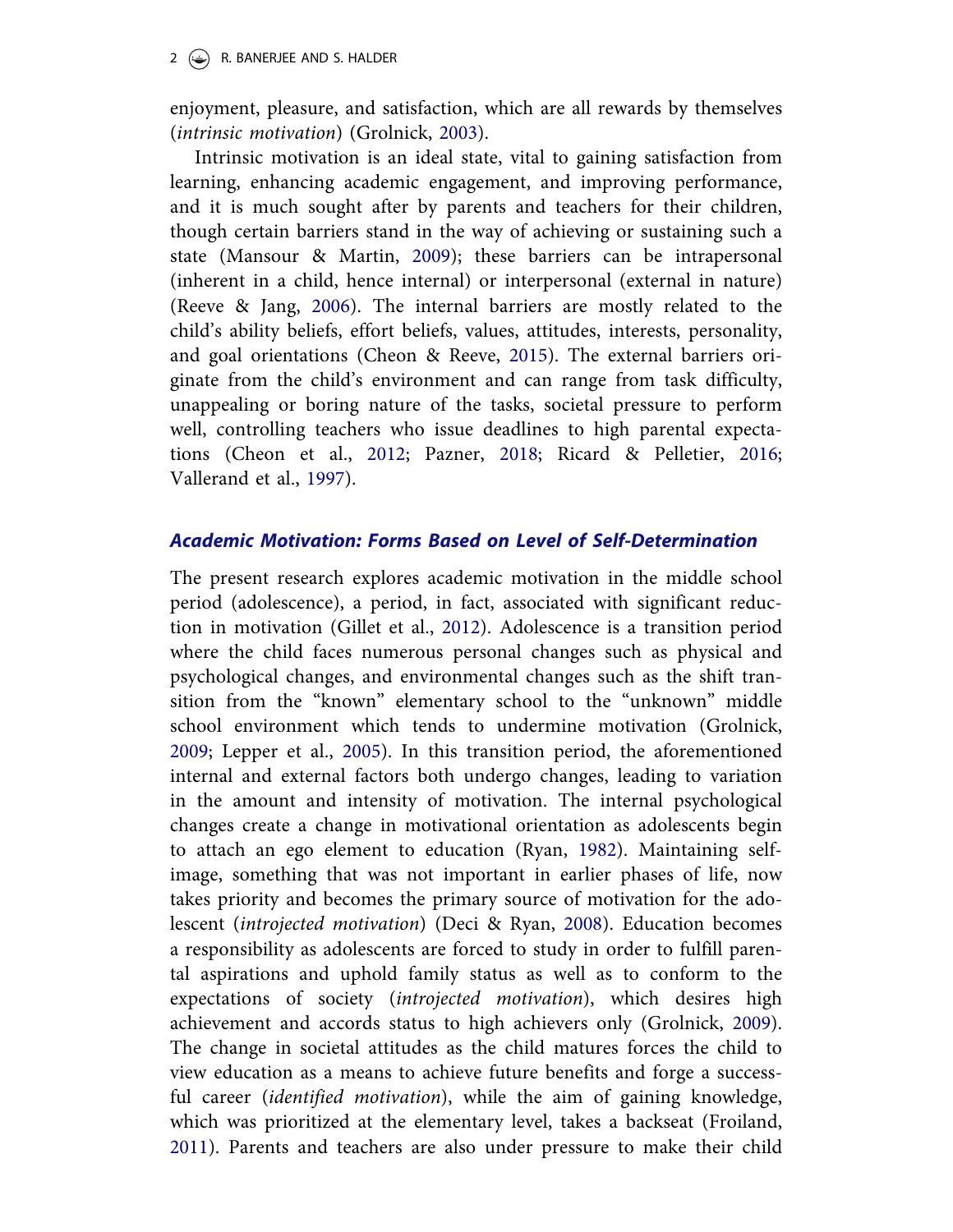perform well and thus start endorsing extrinsic performance goals (Ryan & Deci, 2000). The joyful intrinsic nature of education is thus continually undermined. Motivation based on the aforementioned external pressures is not long-lasting, as it ceases to exist upon withdrawal of incentives and external reinforcements (external motivation) (Lei, 2010). Once the external reinforcement is withdrawn, the child no longer has the drive to complete the task, which is unappealing, difficult, and no longer valued (amotivation), thus making him quit at the slightest difficulty (Assor et al., 2005). This amotivated state results in negative maladaptive outcomes such as lower engagement (Furrer et al., 2014), lack of persistence, and poor performance (Anderson, 2018) in adolescents, further leading to absenteeism (Balkis et al., 2016) and, finally, dropout (Ricard & Pelletier, 2016). Such negative consequences prompted the researcher to explore the determinants of academic motivation as well as ways to sustain it.

# Influence of Social Contexts on Academic Motivation: Self-Determination Theory Approach

Of the several motivation theories that suggest ways of promoting and sustaining intrinsic motivation, the self-determination theory (SDT, Deci & Ryan, 1985) is prominent. SDT states that the home and school environments can develop and sustain motivation by supporting and satisfying three basic psychological needs of children: need for autonomy, competence, and relatedness (Deci & Ryan, 2015). Satisfaction of these needs helps the process of internalization of initial external motivational orientations while the frustration of these needs leads to external motivation (Gairns et al., 2015). Basic psychological need theory (a mini-theory of SDT) posits that though basic psychological needs and academic motivation are innate constructs, but they are dependent on social support for their fulfillment (Cheon et al., 2012). Supportive social contexts through the satisfaction of basic psychological needs not only influence the type of motivational orientation (intrinsic or extrinsic) children will develop and the level of academic motivation (high or low) children will possess (Laursen et al., 2006) but also improve other academics-related outcomes in terms of improved attendance rates and academic persistence (Edmunds et al., 2008).

### Basic Psychological Needs

The first need (autonomy) comprises freedom in every aspect of education, from choice of tasks, participating in classroom decisions, choosing educational partners in cooperative learning, and being informed about the relevance of educational tasks to performing them without internal or external pressures (Nunez & Leon, 2015). The second need, structure, is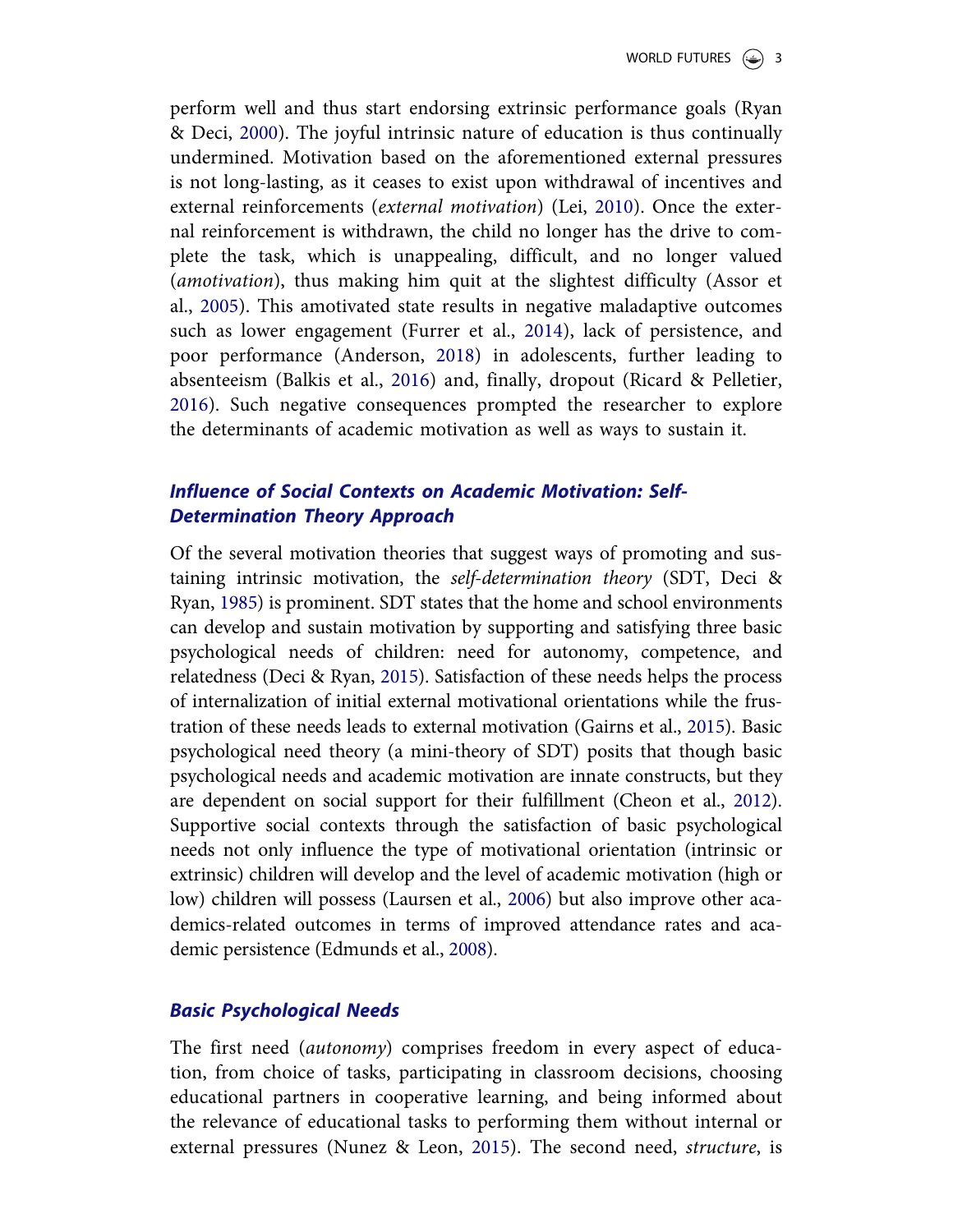#### 4  $\left(\bigstar\right)$  R. BANERJEE AND S. HALDER

related to guidelines about every educational task, including the process to initiate it, optimal ways to complete it, expected outcomes from the task, corrective informational feedback during and at the end of the task (Farkas & Grolnick, 2010). The third need (relatedness) is based on the provision of emotional and material resources by parents and teachers to help the child realize the value of education, and manifests in attentiveness and availability, which facilitates help-seeking and provides warmth so that the child feels a sense of belongingness to the social context (Guay et al., 2008).

Of these three needs, the present researchers desired to investigate autonomy support, as it is the primary and most influential prerequisite in fostering intrinsic motivation (Nunez & Leon, 2015). Compared to the other two needs, autonomy support is extremely significant in the middle school phase because adolescents need freedom to form their individual identities (Wentzel & Battle, 2001) and it is vital for overall development and sustenance of motivation (Soenens et al., 2007); furthermore, the desire for autonomy increases in intensity upon reaching adolescence (Feng et al., 2019). Though the perception of autonomy is crucial for all round development of adolescents (Van Petegem et al., 2012, cited in Feng et al., 2019), yet the perceived autonomy support seems to decline in new middle school environments due to coping problems, increased need for independence, and societal pressure of performing tasks not aligned with adolescent's goals (Diseth et al., 2017; Grolnick, 2009; Katz et al., 2009; Pesch et al., 2016). Structure and relatedness cannot compensate for absence of autonomy and fails to motivate any child who has to perform under pressure from parents, teachers, and society. SDT theorists believe that perceptions of structured environment and relatedness support will enhance motivation only if children feel a sense of autonomy in the first place (Vasquez et al., 2016). Moreover, if the task is not selected volitionally, the child may become amotivated and may alienate himself from academics altogether, thus also failing to benefit from the other two needs (Pesch et al., 2016). Again, some researchers consider structure to be already included in the dimension of autonomy support, and thus having no individual effect on motivation (Grolnick et al., 2014) while relatedness, being considered a nonacademic construct, is thought to have an indirect effect on academic motivation (Niemiec et al., 2014). The present researchers thus focused on the need for autonomy and tried to examine whether autonomy support alone can cause a significant variation in academic motivation of adolescents.

### Autonomy or Mere Independence

Autonomy support can be provided in diverse ways, and it begins with the fostering of independence where parents encourage the child to think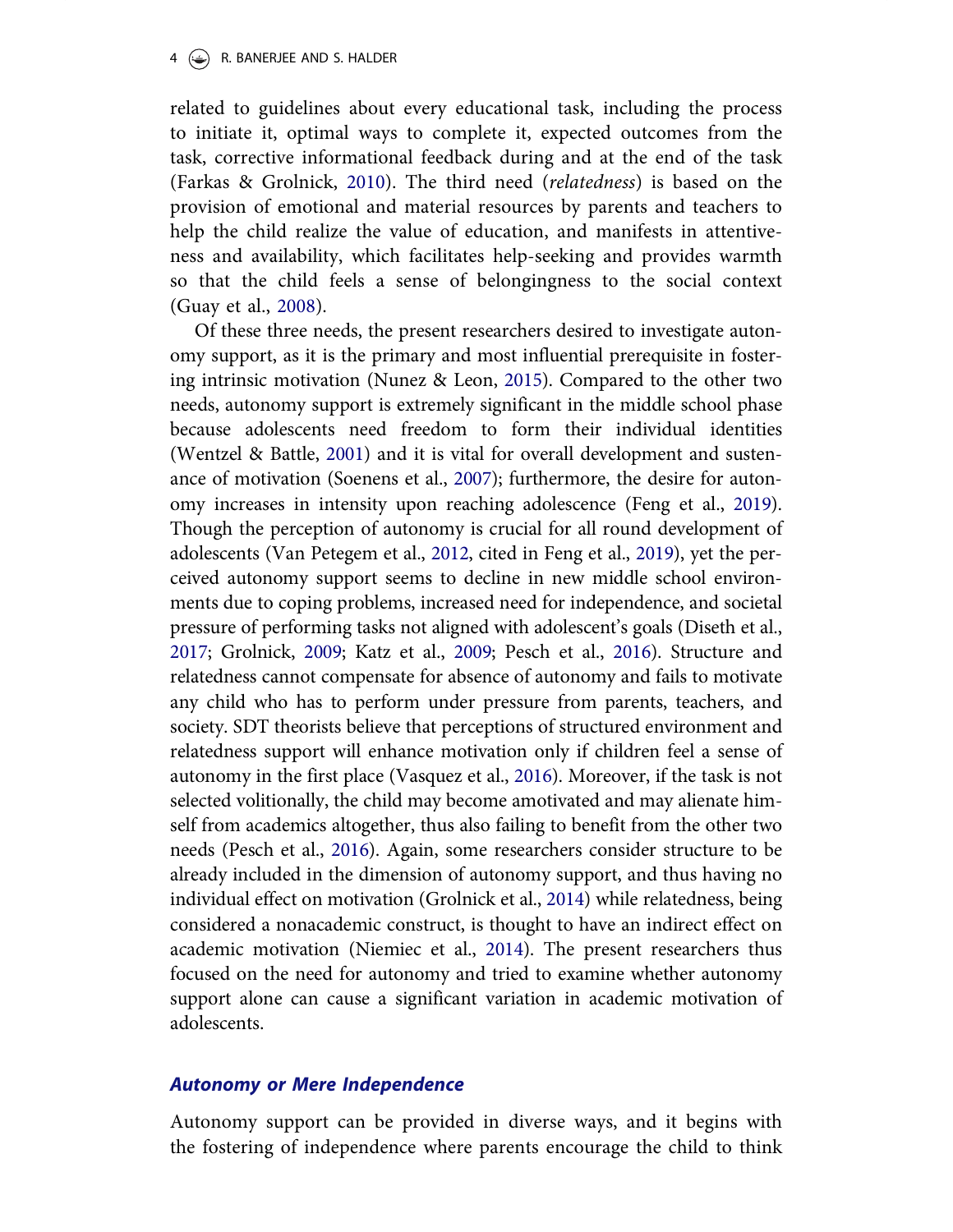or act individually, this being termed as autonomy support through promotion of independence (PI) (Soenens et al., 2007; Soenens et al., 2009) even though the choice to be independent may not be the child's decision but mere parental will. Parents may push their child to think or act independently or make decisions while the child may be unwilling or incapable of handling independence (Steinberg & Silk, 2002, cited in Soenens et al., 2007). True independence is where the child acts independently based on his own volition, interests, and values, this being termed as autonomy support through promotion of volitional functioning (PVF) (Soenens et al., 2007, 2009). While PI was mostly orthogonal to psychological control, PVF was found to be negatively related to it, indicating true autonomy(Skinner et al., 2005, as cited in Soenens et al., 2009; Soenens et al., 2007) and a better predictor of positive academic outcomes (Grolnick, 2003, as cited in Soenens et al., 2007).

### Autonomy Support: The Most Vital Psychological Need

The need for autonomy is the perception of volitional engagement and psychological freedom along with lower amount of external pressure while performing any task (Deci & Ryan 2000). SDT conceptualizes autonomy as an innate psychological need, which can be satisfied by conducive environmental conditions and supportive interpersonal (teacher or parent) relationships where autonomy is provided by formulating academic tasks aligned with life goals, aspirations, and choices of children (Assor et al., 2002; Hughes et al., 2018; Roeser et al., 1998; Su & Reeve, 2011). Autonomy support not only has immediate positive academic benefits but also far-reaching effects in terms of adoption of intrinsic goal orientation, task value, self-efficacy, and selfdetermined motivation, all of which form the basis of lifelong learning (Garcia & Pintrich, 1996). Autonomy supportive teachers and parents are able to foster motivation better than controlling ones (Jungert & Koestner, 2015; Vasquez et al., 2016), and teachers and parents of high achievers were found to use autonomy supportive techniques (Cheon et al., 2018; Garn et al., 2010).

# Autonomy Support and Motivation: Unique Effects of Teachers and Parents

Previous studies on autonomy support mainly dealt with the unique and additive effects of teacher and parent autonomy, or interventions provided to enhance teacher autonomy support, and gender- or grade-level differences in perceived autonomy support. Autonomy support does not mean lowering teacher presence; on the contrary, it implies using teacher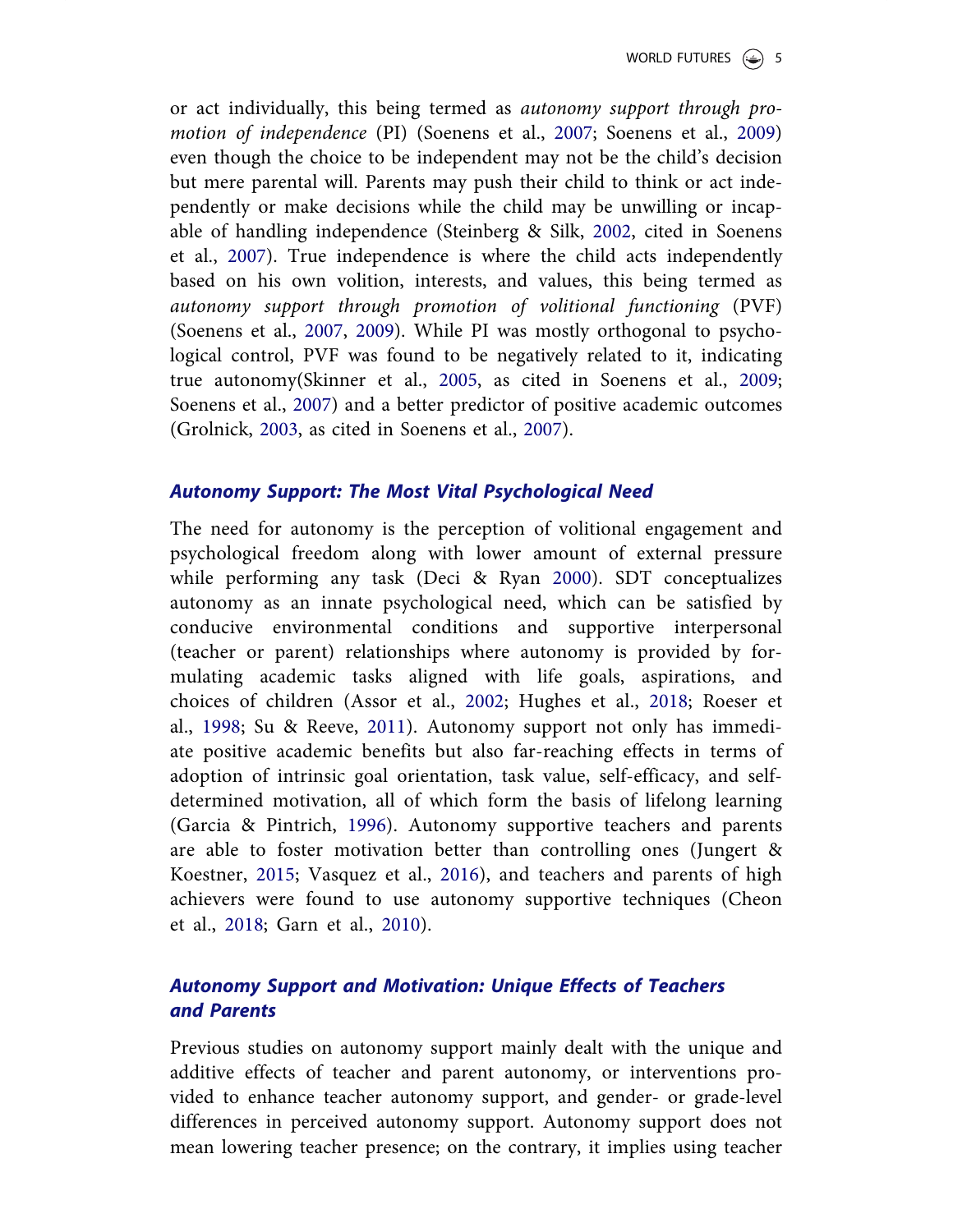presence to assist the development and attainment of personal goals by children (Assor et al., 2002). Teachers create a classroom environment based either on autonomy supportive techniques, which foster innate motivation (Deci & Ryan, 2000) or based on controlling strategies as reward systems (Nunez & Leon, 2015). Autonomy supportive teacher behaviors include provision of rationales, hearing students' opinions, using praise as informational feedback, understanding student perspectives, offering encouragement and choice, and being responsive to student queries while controlling behaviors include criticizing students, using praise as reward, setting deadlines, monopolizing learning materials and using controlling questions, statements, and directives (Diseth et al., 2017; Reeve & Jang, 2006). Earlier researchers have found that teacher autonomy support increased motivation universally across grades from elementary (Oga-Baldwin et al., 2017), middle school (Diseth et al., 2017; Katz, 2017), high school (Cheon et al., 2018; Ricard & Pelletier, 2016), college (Soenens et al., 2009) to medical students (Feri et al., 2016) and learners of English as a foreign language (Hu & Zhang, 2017). It has a similar effect across localities such as urban (Shen et al., 2009) and rural (Hardre & Reeve, 2003); and across nations such as in Bedouin students (Kaplan, 2018), Malaysian children (Kaur et al., 2014), and Japanese classrooms (Oga-Baldwin et al., 2017). In eastern traditional societies (Indonesia) or rigid societies (Russia), where teachers favored controlling strategies, the effect of autonomy support was lower (Chirkov & Ryan, 2001; Maulana et al., 2016). Apart from immediate benefits, teacher autonomy support had long-term benefits as perceptions of autonomy supportive motivational contexts in lower classes resulted in increased engagement and motivation and, in higher grades, alleviated anxiety and depression (Diseth et al., 2017; Murdock et al., 2000; Yu et al., 2016). Parent autonomy support also resulted in positive school outcomes manifested as better school adjustment, positive attitudes toward school, greater achievement, autonomous motivation, and improved psychological health (Garn et al., 2010; Soenens et al., 2007; Vasquez et al., 2016). Autonomy support from mothers was reported to be higher than that from fathers and resulted in higher autonomous motivation in children (Fadilah et al., 2019; Hughes et al., 2018). Even perceived parent autonomy support increased intrinsic motivation with children demonstrating greater enjoyment, effort, and achievement (Pazner, 2018). Of the different parenting styles, authoritative parents were most autonomy supportive allowing their children freedom in academic decision-making and thus fostering autonomous motivational orientation in children (Froiland, 2010), while permissive parents (due to their alienating attitude) and authoritarian parents (due to excessive control or helicopter parenting) were unsuccessful in motivating children (Kouros et al., 2017; Pesch et al., 2016).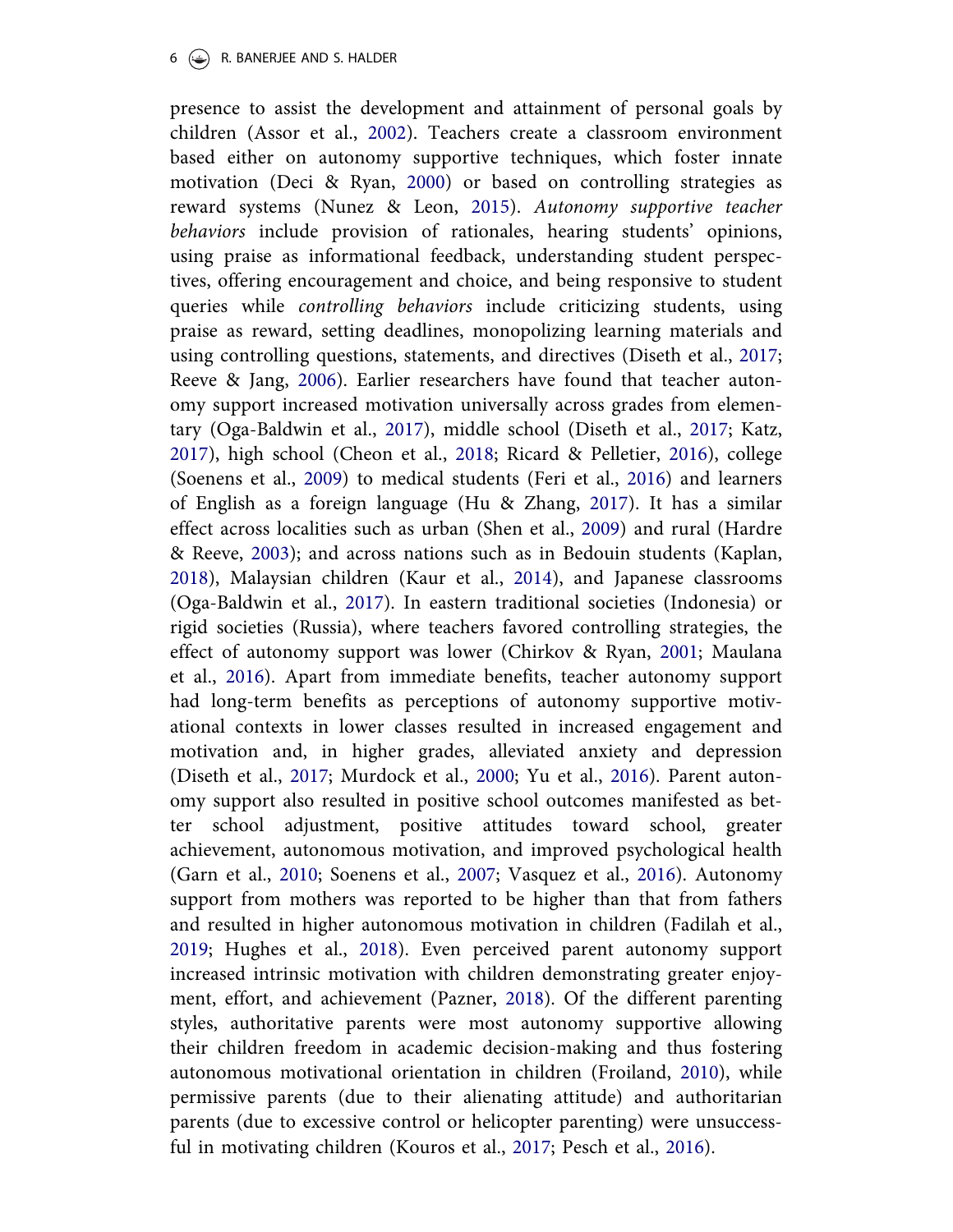On the contrary, controlling teacher behaviors in the classroom caused extrinsic motivation (Kaur et al., 2014), negatively influenced autonomous motivation (Chirkov & Ryan, 2001; Kaplan, 2018), exacerbated amotivation and dropout (Hardre & Reeve, 2003), and also decreased motivation and intention of future performance (Edmunds et al., 2008). Similarly, parental coercion caused controlled motivation (Grolnick et al., 2009) and was associated with higher disruptive behavior, substance use, lower resilience, low self-regulation, and increased amotivation, especially in high-risk students (Wong, 2008).

# Autonomy Support on Motivation: Additive and Threshold Effects of Parent and Teacher Support

The influence of parent and teacher autonomy support may either be additive or have a threshold effect (Guay et al., 2013). Past researchers supporting *additive models* believed that with an increase in the number of supportive relationships (with father, mother, teacher, peers, siblings), the level of motivation will rise, and also found that children who received support from both parents and teachers performed better, felt more competent, and were intrinsically motivated for in-school and out-of-school tasks, as compared to children with only one autonomy supportive relationship (Feng et al., 2019; Guay et al., 2013). Such children had higher academic motivation, school attendance, study hours, grades, and classroom engagement but lower levels of problem behaviors (Furrer & Skinner, 2003; Martin & Collie, 2019; Rosenfeld et al., 2000).

One strong relationship is enough to act as a buffer against all problems and negative influences from every other source and, therefore, to maintain motivation termed as threshold model. Laursen and Mooney (2008) demonstrated that if any one of the relationships with mothers, fathers, and same-sex best friends is highly positive, it can act as a buffer against several negative relationships. Lack of autonomy support from a relationship can be balanced by positive support from another (van Aken & Asendorpf, 1997). The study concluded that while one parent could replace the support of the other parent, peers or teachers were unable to do so. At times, teacher autonomy support may be the more influential factor if parent autonomy support is absent, such as when parents are not educated or competent enough (Olusiji, 2016); at other times, parent autonomy support was the stronger and stabler influence compared to that from teachers who tend to change with grades (Ricard & Pelletier, 2016).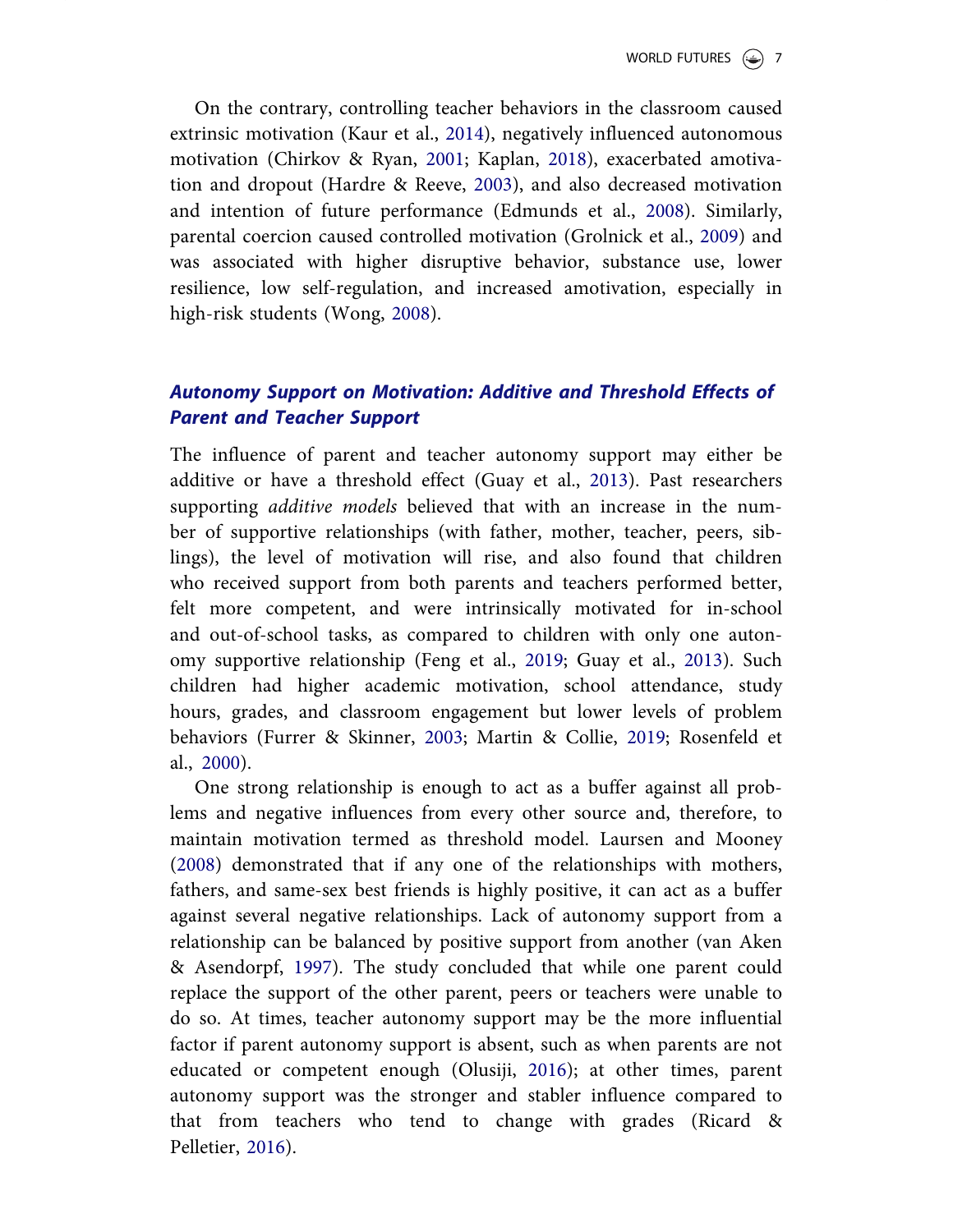#### 8  $(\bigcirc)$  R. BANERJEE AND S. HALDER

#### Intervention Studies

Earlier intervention studies on autonomy support were concerned with low teacher autonomy and parent autonomy, and explored ways of improving those. These studies revealed an array of interventions from long-term professional ones such as the Autonomy Supportive Intervention Program (Cheon & Reeve, 2015; Cheon et al., 2012; Cheon et al., 2018) and the Action Program for Learner Autonomy (Hu & Zhang, 2017) to brief workshops on autonomy support (Naeghel et al., 2016). Post-intervention results show that increased teaching efficacy, adoption of intrinsic instructional goals, and increased autonomy support from teachers changed the perceptions of experimental group students who exhibited greater need satisfaction, higher engagement, and lower amotivation (Cheon & Reeve, 2015; Cheon et al., 2018; Hu & Zhang, 2017; Naeghel et al., 2016; Reeve et al., 2004). Teachers increased their autonomy support even after the intervention was withdrawn and their students continued to show increase in interest, effort, and integrated motivation, and a simultaneous decrease in anxiety, pressure, and external motivation for a long period (Kaur et al., 2015). Parents undergoing training of autonomy supportive communication techniques also exhibited greater autonomy support and their children were found to show greater positive attitude toward homework (Froiland, 2011).

### Gender, Age, Autonomy Support, and Motivation

Though parents and teachers provide the same support, gender difference in perception of autonomy support results in variations in academic motivation (Feng et al., 2019; Wentzel, 2002). Some researchers found that girls tend to perceive teacher autonomy support to be higher (Katz, 2017) and others show that girls experienced lower autonomy compared to boys (Diseth et al., 2017; Soenens et al., 2007). Parent and teacher autonomy support had higher positive gains for males while parental control had more detrimental effects for girls (Kouros et al., 2017; Naeghel et al., 2016).

Researchers demonstrate that younger students entering middle school possess lesser perception of autonomy support than well-adjusted older students, revealing that autonomy support is sensitive to school transition (Diseth et al., 2017; Murdock et al., 2000). Contradictory results show that older students perceive teacher or parent autonomy to be lower as they feel an increased need for autonomy and independence (Abdulhay, 2015; Feng et al., 2019; Katz et al., 2009; Vasquez et al., 2016) or because there occurs an increase in parental control with age of children (Gillet et al., 2012).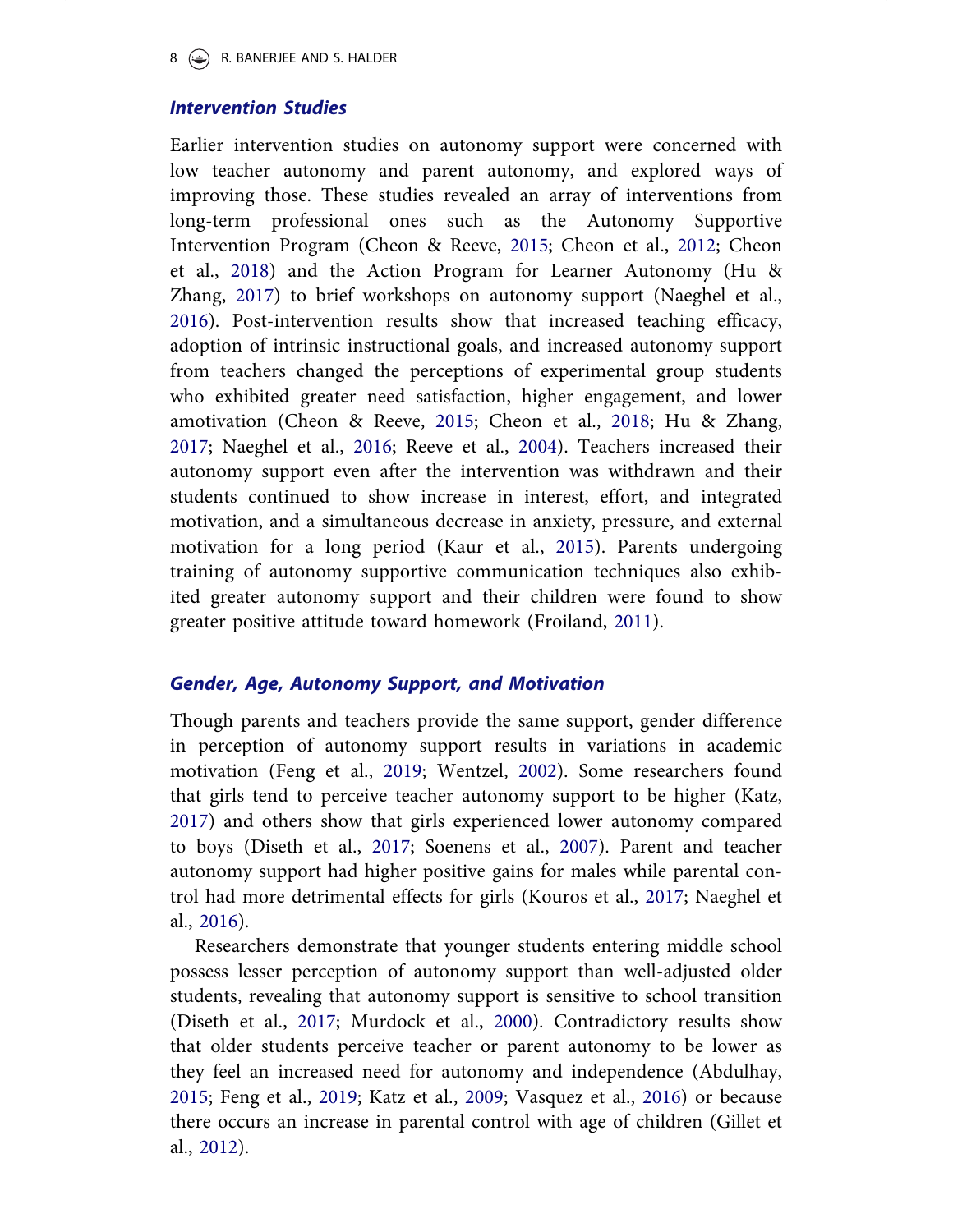# Research Questions

Using the SDT framework, this study seeks to examine the unique and additive effects of teacher and parent autonomy support on academic motivation of middle school children in a traditional society like India. Though earlier researchers (Feng et al., 2019; Laursen & Mooney, 2008) studied teacher and parent autonomy simultaneously, their unique and additive influence in the context of traditional societies where autonomy support is not much valued (Chirkov & Ryan, 2001), has not been thoroughly explored. The present study hypothesizes the following research questions:

- a. Whether teacher and parent autonomy support influence academic motivation of middle school children, and which of these exerts a stronger influence?
- b. Whether teacher and parent autonomy support have an additive effect on academic motivation of middle school children?
- c. Whether there exists a significant difference in academic motivation of middle school children with respect to age and gender?
- d. Whether there exist significant associations between the dimensions of teacher autonomy support and academic motivation of middle school children?

# Method

# Participants and Procedure

In this correlational research, the sample comprised of 522 middle school students (Male  $= 246$ , Female  $= 276$ ; 176  $= 6th$  graders, 182  $= 7th$ graders,  $164 = 8$ th graders; 11–14 years) of urban English medium schools of Kolkata (India), all of whom were normal children without any physical, behavioral or cognitive problems. Schools were chosen randomly and children were also chosen in random manner. Prior permission of Principals and informed consent of children were obtained. Honest opinions were requested and confidentiality assured. Survey was conducted in classroom with a 15-min break between questionnaires.

# **Measures**

Three standardized questionnaires and one demographic scale was used in the study; A General Information Schedule (GIS) was used to collect the demographic information of students. This scale is developed based on Kuppuswamy (1981) scale.

The academic motivation of adolescents was measured using Academic Motivation scale (Vallerand et al., 1992) containing 28-item (both English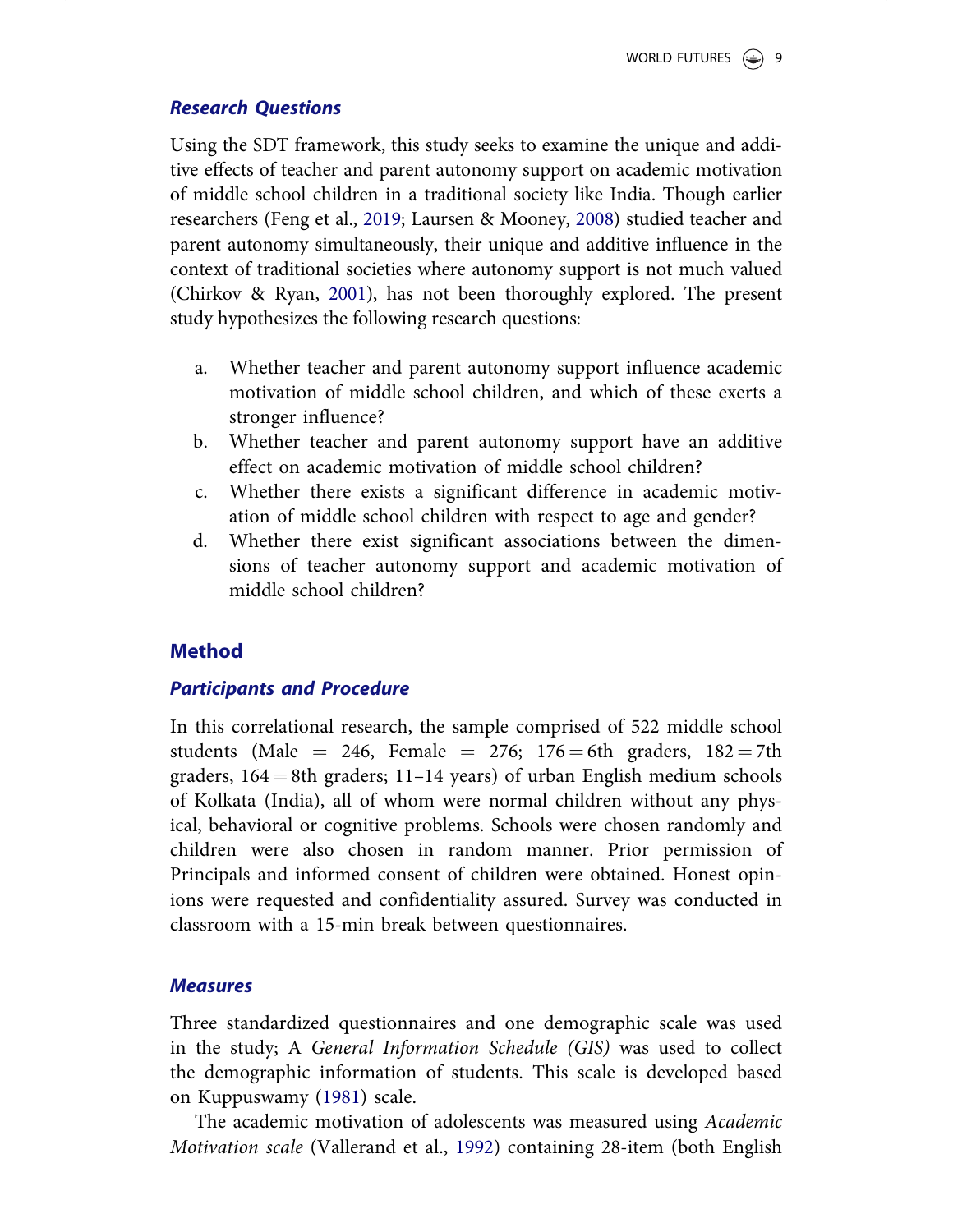and French version), originally developed by Vallerand for high school children but later adapted by Kozok (2012) for middle school students. Motivation was measured along seven dimensions through seven subscales assessing three dimensions of Intrinsic Motivation (intrinsic motivation to know, to accomplish things, to experience stimulation), three dimensions of Extrinsic Motivation (external, introjected, identified regulation) and one for amotivation. The reliability of the scale as found by researcher was 0.778. Dimension-wise reliability coefficients are: Intrinsic motivation is 0.745, Extrinsic motivation is 0.762 and Amotivation is 0.796. The validity of this scale as assessed by researcher through inter item-dimension correlation ranged from 0.457 to 0.833 ( $p < .01$ ). The items of this test were statements like "because I really like going to school" measured on a five point scale.

For measuring perceived teacher autonomy support, Teacher as a social context questionnaire (Belmont et al., 1992; Wellborn et al., 1988) consisting of 24 items measured on a 4 point scale ranging from "not at all true" to "very true" was applied. The three major dimensions of teacher influence viz. Autonomy (further subdivided into viz. controlling behavior, respect, choice, relevance), Structure (further subdivided into viz. clarity of expectations, contingency, instrumental help and support, adjustment of teaching strategies), Involvement (further subdivided into viz. affection, attunement, dedication of resources, dependability) are assessed using 8 questions each. The scale had two parts -student report and teacher report—the former was used for the study. The researchers used only 8 items measuring autonomy support which were like "my teacher gives a lot of choices about how I do my school work" and "my teacher listens to my ideas." The Cronbach alpha of this scale was found to be 0.766 for all positive items and for the negative items it is 0.671. Dimension-wise reliability coefficients are: Involvement positive is 0.693, Involvement negative is 0.438, Structure positive is 0.639, Structure negative is 0.518, Autonomy support positive is 0.253 and Autonomy support negative is 0.390. The validity of this scale was found to range from 0.434 to 0.777 ( $p < .01$ ) as per inter item-dimension correlation.

Perceived parent autonomy support was measured using Parents as social context questionnaire (Skinner et al., 1986), 24 item scale assessing six parenting dimensions (Warmth vs. Rejection, Structure vs. Chaos, Autonomy support vs. Coercion). The student report version of the scale was used in the survey and 4 items measuring Autonomy support were like "my parents accept me for myself." Responses were measured on a 4 point scale ranging from "not at all true" to "very true." The Cronbach's alpha for all the positive dimensions was found to be 0.809 and for all the negative dimensions was 0.749. Dimension-wise reliability coefficients are: Warmth is 0.683, Rejection is 0.556, Structure is 0.487, Chaos is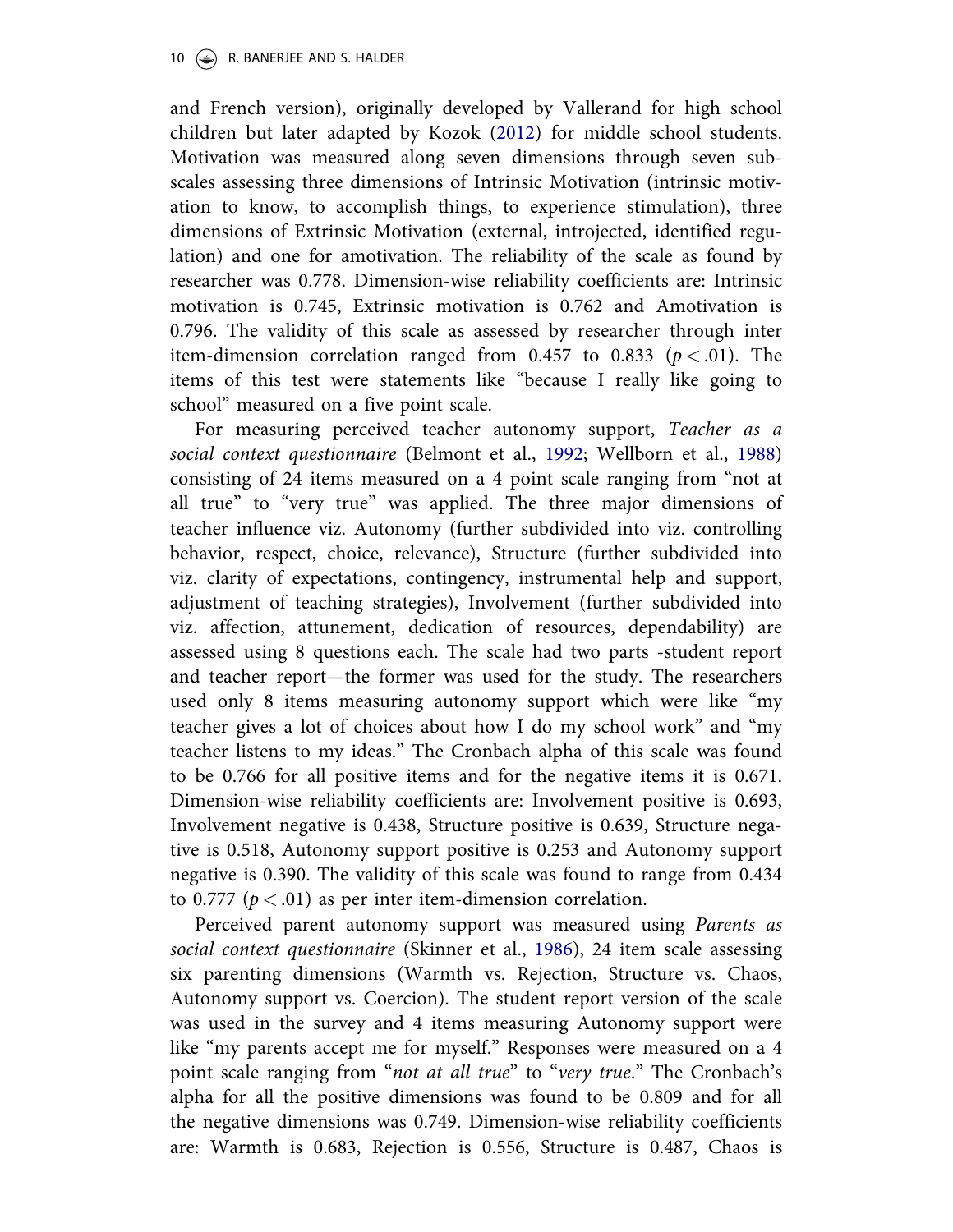0.603, Autonomy support is 0.691 and Coercion is 0.540. Inter itemdimension correlation which ranged from 0.557 to 0.742 ( $p < .01$ ) was used to assess the validity of this scale.

### Statistical Techniques

SPSS package was applied for analyzing data and Libre open office was used in creating diagrammatic representation of stepwise regression analysis. Present researchers conducted Pearson correlation, linear regression, stepwise regression between the independent variables: Teacher autonomy support and Parent autonomy support, dependent variable (academic motivation) and categorical variables (age and gender of children). Linear regressions were performed to explore the unique effects of teacher and parent autonomy support on academic motivation, while stepwise regression exhibited the additive effect of independent variables. For investigating the difference in academic motivation with respect to age and gender, one-way ANOVA and t-test were conducted.

### **Results**

#### Preliminary Analyses

#### Normality of Data

The normality of data was ensured before initiating any kind of statistical analyses (Table 1). According to Central Limit theorem distribution of sample approaches normal distribution for sample size >30 and current study had a much larger sample size. The skewness and kurtosis for teacher autonomy support were found to be  $-0.286$  and 0.117; for parent autonomy support were  $-0.837$  and 0.615; and for academic motivation were found to be c1.2 and 1.2 respectively. The skewness and kurtosis values were within an acceptable range as per Curran et al. (1996) ( $sk < 2$ ,  $k < 7$ ); Kline (2005) ( $sk < 3$ ,  $k < 10$ ). Many researchers have found (-2 to  $+2$ ) to be a normal range of skewness and kurtosis (Field, 2009; George & Mallery, 2010; Gravetter & Wallnau, 2012; Trochim & Donnelly, 2006).

|          |      |                |                  | <b>Skewness</b> | <b>Kurtosis</b>  |            |  |
|----------|------|----------------|------------------|-----------------|------------------|------------|--|
|          | Mean | Std. deviation | <b>Statistic</b> | Std. error      | <b>Statistic</b> | Std. error |  |
| AMS      | 8.82 | 3.457          | $-1.216$         | .107            | 1.213            | .213       |  |
| $T_{AS}$ | 2.82 | 0.514          | $-0.286$         | .107            | 0.117            | .213       |  |
| $P_{AS}$ | 3.22 | 0.593          | $-0.837$         | .107            | 0.615            | .213       |  |
| $P_{C}$  | 2.18 | 0.680          | 0.523            | .107            | 0.071            | .213       |  |

Table 1. Descriptive statistics.

Note. T<sub>AS</sub>: Teacher autonomy support; P<sub>AS</sub>: Parent autonomy support; P<sub>C</sub>: Parent coercion; AMS: Academic Motivation of Students.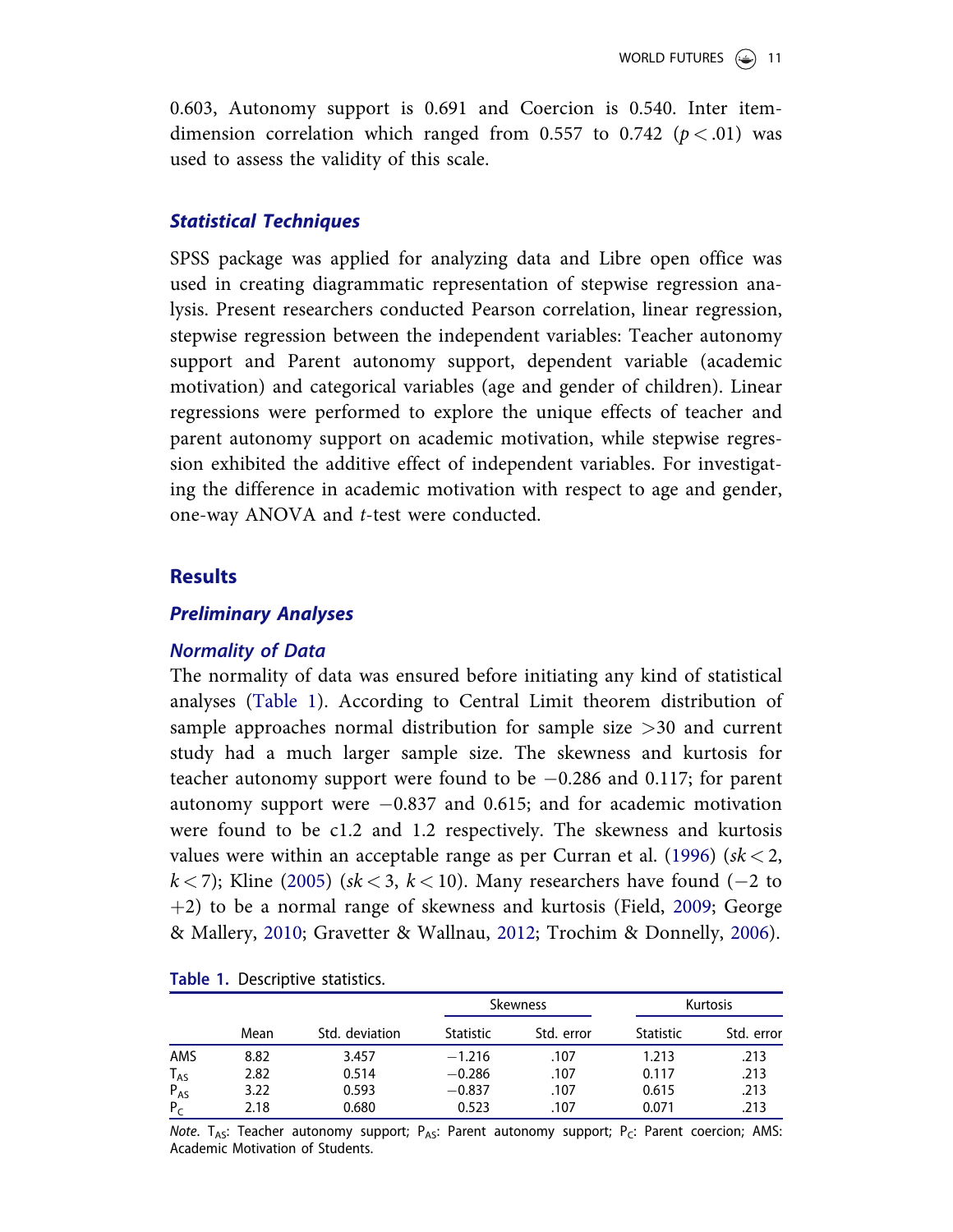12  $(\rightarrow)$  R. BANERJEE AND S. HALDER

### Descriptive Statistics and Preliminary Analysis

Means and standard deviation of academic motivation  $(M = 8.82,$  $SD = 3.457$ , teacher autonomy support  $(M = 2.82, SD = 0.514)$ , parent autonomy support  $(M = 3.22, SD = 0.593)$  were also within expected range (Table 1). The means and SD of academic motivation for boys was  $(M = 8.37, SD = 3.71)$  and girls was  $(M = 9.21, SD = 3.16)$  while means and SD of academic motivation for sixth graders  $(M = 9.48, SD = 3.43)$ , seventh graders  $(M = 8.90, SD = 3.28)$  and eighth graders  $(M = 8.00, SD = 3.52)$ respectively. Before conducting statistical analyses, the assumptions regarding linear and multiple regressions, ANOVA and t-test were checked. Pearson correlations were performed, and results showed significant associations between variables.

### Testing the Hypotheses

### Correlation among Variables

Correlations among predictor and outcome variables are displayed (Appendix Tables A.2 and A.3). Teacher autonomy support ( $r = .369$ ,  $p < .001$ ) and its dimension control ( $r = -.243, p < .001$ ) was significantly correlated with academic motivation while other dimensions as choice ( $r = .073$ ,  $p < .095$ ), respect ( $r = .000$ ,  $p < .983$ ) and relevance  $(r = -.010, p < .825)$  showed no correlation. Parent autonomy support  $(r = .261, p < .001)$  and parent coercion  $(r = -.229, p < .001)$  were significantly correlated to academic motivation while parent scale had no sub dimensions. These significant associations between variables provided evidence in support of conducting regression analyses to determine predictive power of the variables.

#### Regression Analyses

Linear Regressions. Linear regressions (Tables 2 and 3) were performed to find out which one of teacher or parent autonomy support has stronger predictive power related to academic motivation. Regression analysis showed teacher autonomy support accounted for 13.6% ( $R^2 = .136$ ) variation in academic motivation and this variation was positive ( $\beta = .369$ ) and significant (Cohen, 1988). The value of  $F(1,520) = 81.771$ ,  $p < .001$ shows that the model is significant as  $p$ -value is less than alpha .05 level,

Table 2. Regression analysis of academic motivation of students on teacher autonomy support.

| Factor | Predictor | D4.  |         | coeff B<br>Jnstd. | ЭEв |      |            |
|--------|-----------|------|---------|-------------------|-----|------|------------|
| AMS    | AS        | .136 | 771 *** | 17 Q              | .   | .369 | $9.043***$ |

Note.  $T_{AS}$ : Teacher autonomy support; AMS: Academic Motivation of Students.  $***p < .001$ .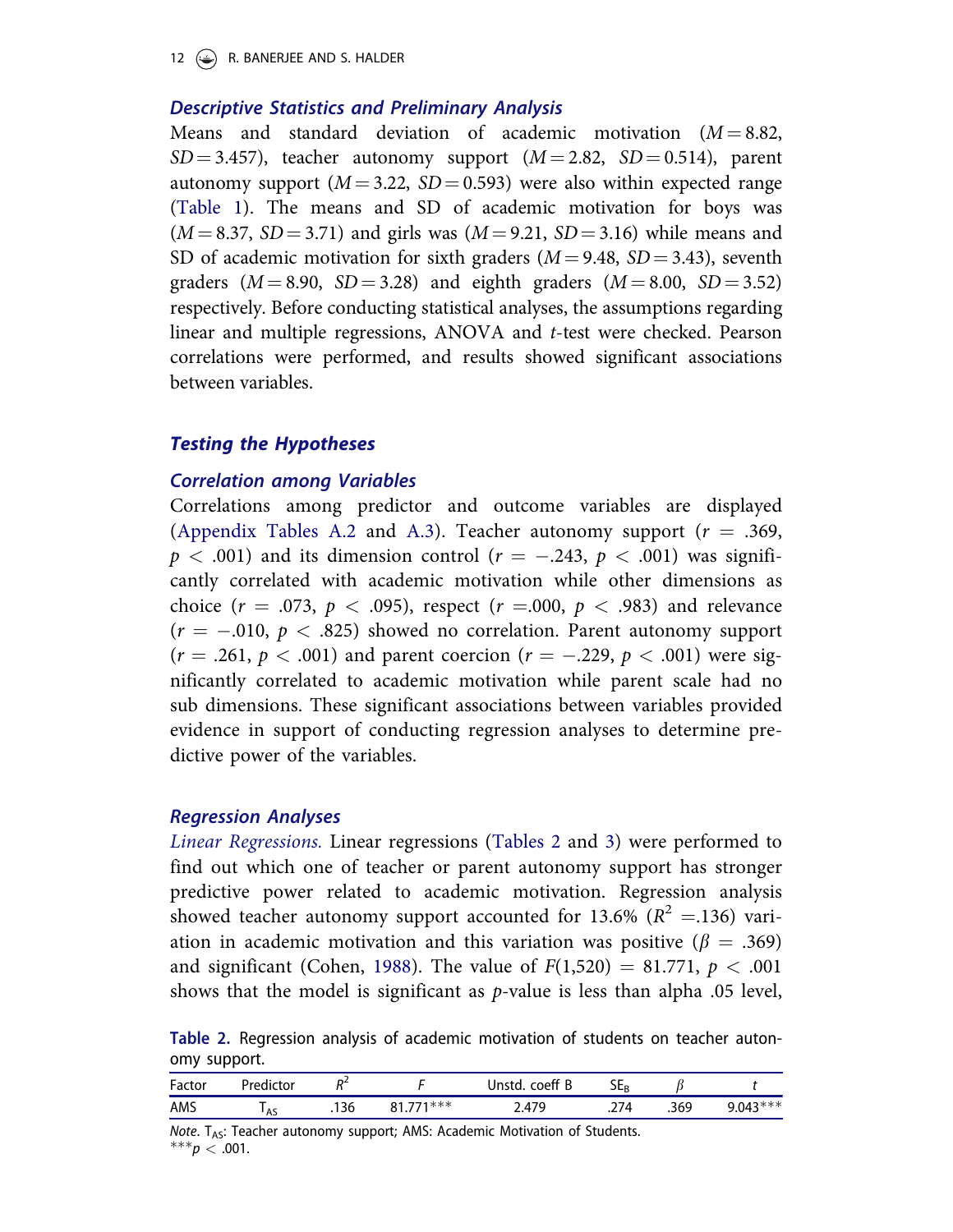|              |  |  | Table 3. Regression analysis of academic motivation of students on parent auton- |  |  |  |
|--------------|--|--|----------------------------------------------------------------------------------|--|--|--|
| omy support. |  |  |                                                                                  |  |  |  |

| Factor | Predictor | D4   |            | coeff B<br>Jnstd. | 3Er  |      |            |
|--------|-----------|------|------------|-------------------|------|------|------------|
| AMS    | <b>AS</b> | .068 | $37997***$ | .520              | .247 | .261 | $6.164***$ |
|        |           |      |            |                   |      |      |            |

Note. P<sub>AS</sub>: Parent autonomy support; AMS: Academic Motivation of Students.  $***p < .001$ .

Table 4. Additive effect of parent and teacher autonomy support.

| Predictor                  | $R^2$ |             |      |            |
|----------------------------|-------|-------------|------|------------|
| Model 1                    |       |             |      |            |
| $\mathsf{T}_{\mathsf{AS}}$ | .136  | $81.771***$ | .369 | $9.043***$ |
| Model 2                    |       |             |      |            |
| <sup>I</sup> AS            |       |             | .327 | 7.958 ***  |
| $P_{AS}$                   | .169  | 52.936***   | .188 | 4.578 ***  |

Note.  $T_{AS}$ : Teacher autonomy support;  $P_{AS}$ : Parent autonomy support; AMS: Academic Motivation of Students (Dependent variable).

 $***p < .001$ .

with  $t = 9.043$ ,  $p < .001$ . The regression equation was found to be  $\hat{Y} = 1.817 + 2.479X$ .

Regression analysis showed parent autonomy support accounted for 6.8% ( $R^2 = 0.068$ ) variation in academic motivation and this variation was positive ( $\beta$  =.261) and significant (Cohen, 1988). The value of  $F(1,520)$  = 37.992,  $p < .001$  shows that the model is significant as *p-value* is less than alpha .05 level, with  $t = 6.164$ ,  $p < .001$ . The regression equation was found to be  $\hat{Y} = 3.932 + 1.520X$ .

#### Stepwise Regression

To examine the additive effect of Teacher autonomy support and Parent autonomy support on Academic Motivation of children, Stepwise Regression analysis (Table 4) was conducted.

Step 1: Here, the first variable teacher autonomy support was introduced in the regression equation meaning that this variable has had the greatest effect; the correlation coefficient, coefficient of determination and the adjusted determination coefficient were calculated as equal to  $R =$ .369,  $R^2 = 136$ ,  $R^2_{\text{adj}} = .134$ , respectively. The value of  $F(1,520) = 81.771$ was significant at  $p < .001$  level and  $t = 9.043$  at  $p < .001$ , so it can be said that teacher autonomy support alone contributes to 13.6% variation in dependent variable AMS. The regression equation of this step is  $Y^a = 1.817 + 2.479X$ 

Step 2: At this stage, parent autonomy support was introduced in the regression equation meaning this variable has lesser effect than the former; in this stage the correlation coefficient, coefficient of determination and the adjusted determination coefficient were  $R = .412, R^2 = .169,$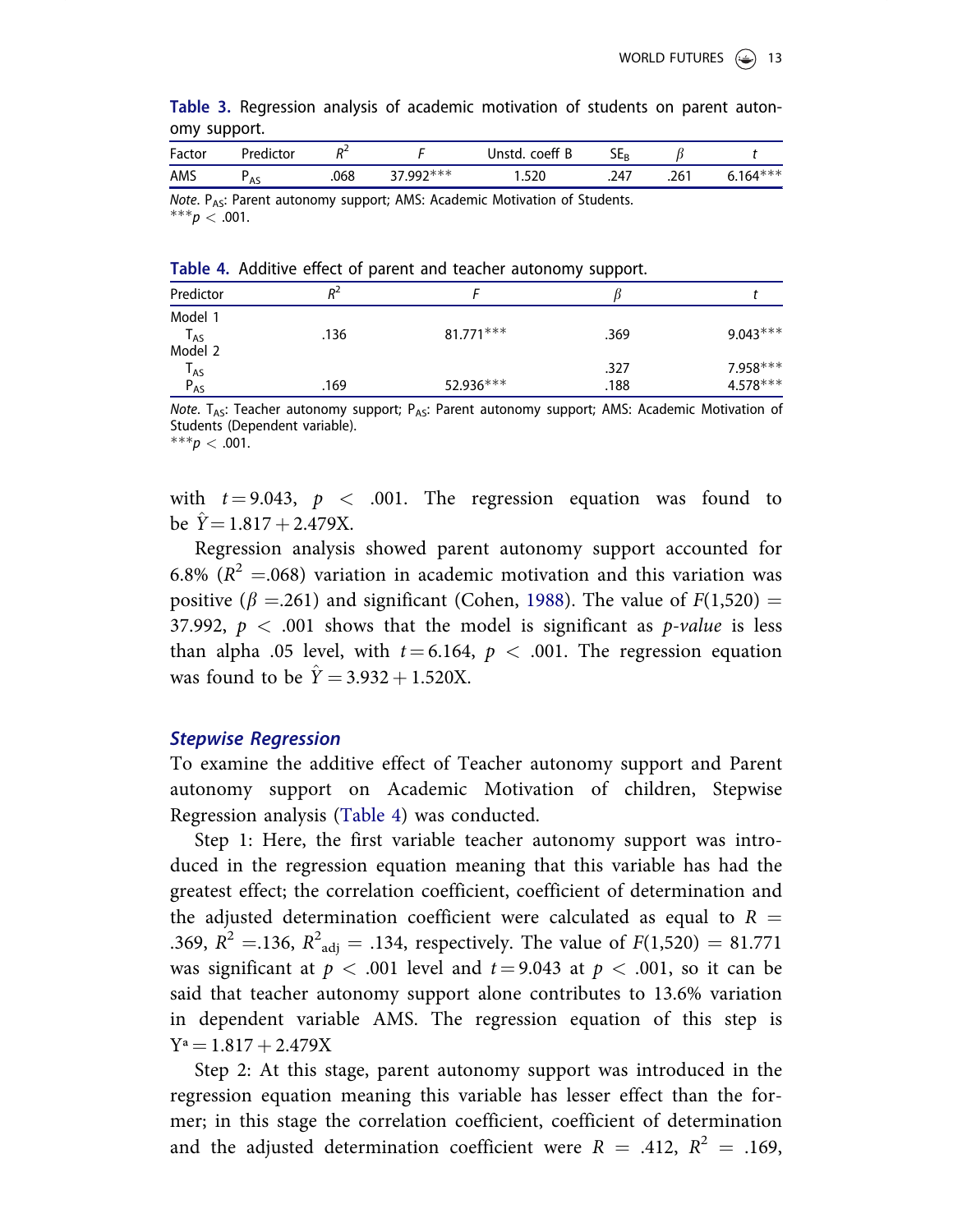#### 14  $\left(\frac{1}{2}\right)$  R. BANERJEE AND S. HALDER

 $R^2_{\text{adj}} = .166$  respectively. Value of  $F(1,520) = 52.936$  was significant at p < .001 level, so it can be said that teacher autonomy support and parent autonomy support additively contributed to 16.9% variation in dependent variable AMS. Standardized coefficients for Teacher autonomy support were  $\beta = .327$ ,  $t = 7.958$ ,  $p < .001$  and Parent autonomy support were  $\beta$  $=$  .188,  $t = 4.578$ ,  $p < .001$ . The regression equation of this second step is  $\hat{Y} = 2.197 \, \text{T}_{AS} + 1.095 \, \text{P}_{AS} - 0.905$ 

### Effect of Categorical Variables. Gender Differences

Independent sample t-test was conducted to find out whether gender causes any difference in academic motivation of children. The Levene's test is not *accepted* (7.154,  $p < .008$ ) so equal variances not assumed row is read for each variable tested when interpreting the  $t$ -test. The  $t$ -test shows ( $t = -2.739$ ,  $p < .006$ ,  $MD = -.833$ ) that academic motivation of boys and girls are significantly different and girls were more motivated than boys (Appendix Table A.4).

### Age Related Differences

One-way ANOVA was conducted to examine whether academic motivation changes with increase in grade level. The Levene's statistic  $= .532, p$  $=$  .588, thus requirement of homogeneity of variance has been met, and the ANOVA test is robust. There is a statistically significant difference between groups as demonstrated by one-way ANOVA  $[F(2,519) = 8.109,$  $p = .001$ . A Tukey post hoc test showed that academic motivation decreases from sixth to eighth grade (Appendix Tables A.5 and A.6).

# **Discussion**

### Unique Effects: Teacher and Parent Autonomy Support

In this study, the researchers were concerned with the unique effects of teacher and parent autonomy support and attempted to find out which one is a stronger influence on academic motivation of children. Regression analysis reveals that teacher autonomy support is a much stronger predictor of academic motivation than parent autonomy support. Past literature also revealed how teacher autonomy support increased motivation, academic achievement, and academic performance in children of all age groups from elementary to college (Cheon et al., 2018; Diseth et al., 2017; Feri et al., 2016; Hu & Zhang, 2017; Katz, 2017; Oga-Baldwin et al., 2017; Ricard & Pelletier, 2016; Soenens et al., 2009). Earlier researchers found that students in both urban and rural areas benefited from teacher autonomy support, and displayed increased self-determined motivation, perceived competence, academic persistence, and lower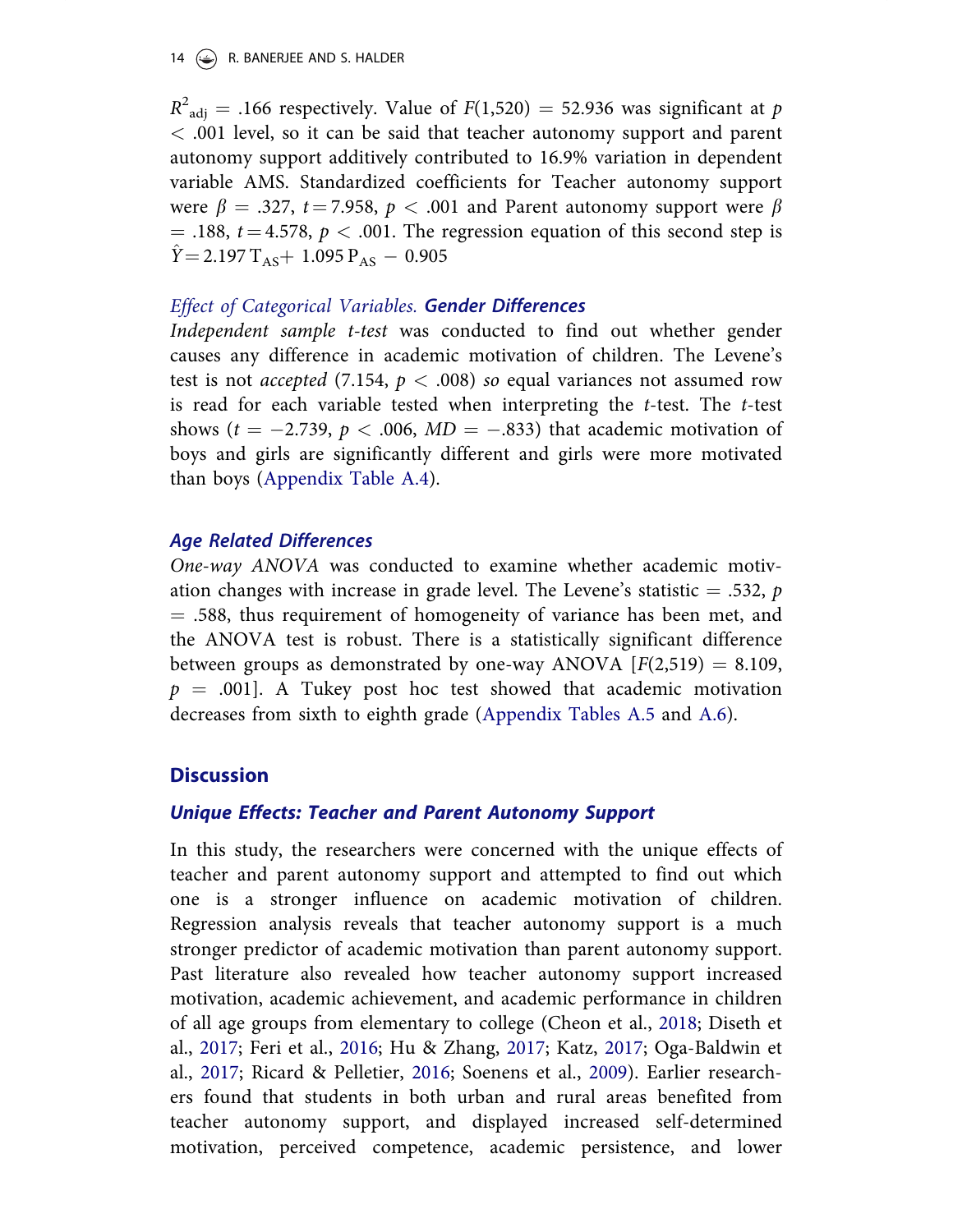dropout (Hardre & Reeve, 2003; Shen et al., 2009). Teacher autonomy support was found to be effective across nations in increasing motivation (Kaplan, 2018; Kaur et al., 2014) and even the perception of autonomy support resulted in positive academic outcomes (Oga-Baldwin et al., 2017). In traditional eastern societies, children were found to be less affected by teacher autonomy support (Maulana et al., 2016) because in such societies, for instance India, adults favor control over autonomy (Chirkov & Ryan, 2001). Being accustomed and conditioned to authoritarian behavior exhibited by parents and teachers, these children are confused without teacher directions in the classroom (Piko & Pinczes, 2014) and are unable to benefit from autonomy support even if they receive it (Assor et al., 2002).

The present study found parent autonomy support to be comparatively less significant as a determinant of academic motivation in comparison to teacher autonomy support. Past researchers support this finding and show teacher support to be more important in situations where parents were incompetent and/or uneducated (Olusiji, 2016). A meta-analytic review of 11 studies found that parent autonomy support has a stronger relationship with nonacademic motivational outcomes than academic selfesteem and motivation (Crowther, 2014). While it may be weak, yet parent support being a more stable determinant unlike teachers who keep changing with grade (Ricard & Pelletier, 2016) has immediate benefits in the form of greater enjoyment, enhanced effort, higher autonomous motivation, increased school adjustment, and improved psychological health (Fadilah et al., 2019; Garn et al., 2010; Hughes et al., 2018; Pazner, 2018; Soenens et al., 2007; Vasquez et al., 2016). Also, parental support exerts a continued impact on children even after they leave home for college (Kouros et al., 2017).

### Additive Effect: Teacher and Parent Autonomy Support

From stepwise regression analysis, it is clear that teacher autonomy support accounted for the maximum variation in academic motivation but parent autonomy support could contribute over and above it thus suggesting the existence of an additive effect. Earlier research also showed how an increase in the number of autonomy supportive relationships (with father, mother, teacher, peers, siblings), i.e., receiving support from multiple sources, resulted in better educational outcomes and increased motivation in children compared to children receiving support from only one or two sources (Guay et al., 2013; Laursen & Mooney, 2008). The additive effect of parent and teacher autonomy resulted in positive school-related outcomes, including higher attendance, better achievement, and lower disruptive behavior as well as positive home-related outcomes,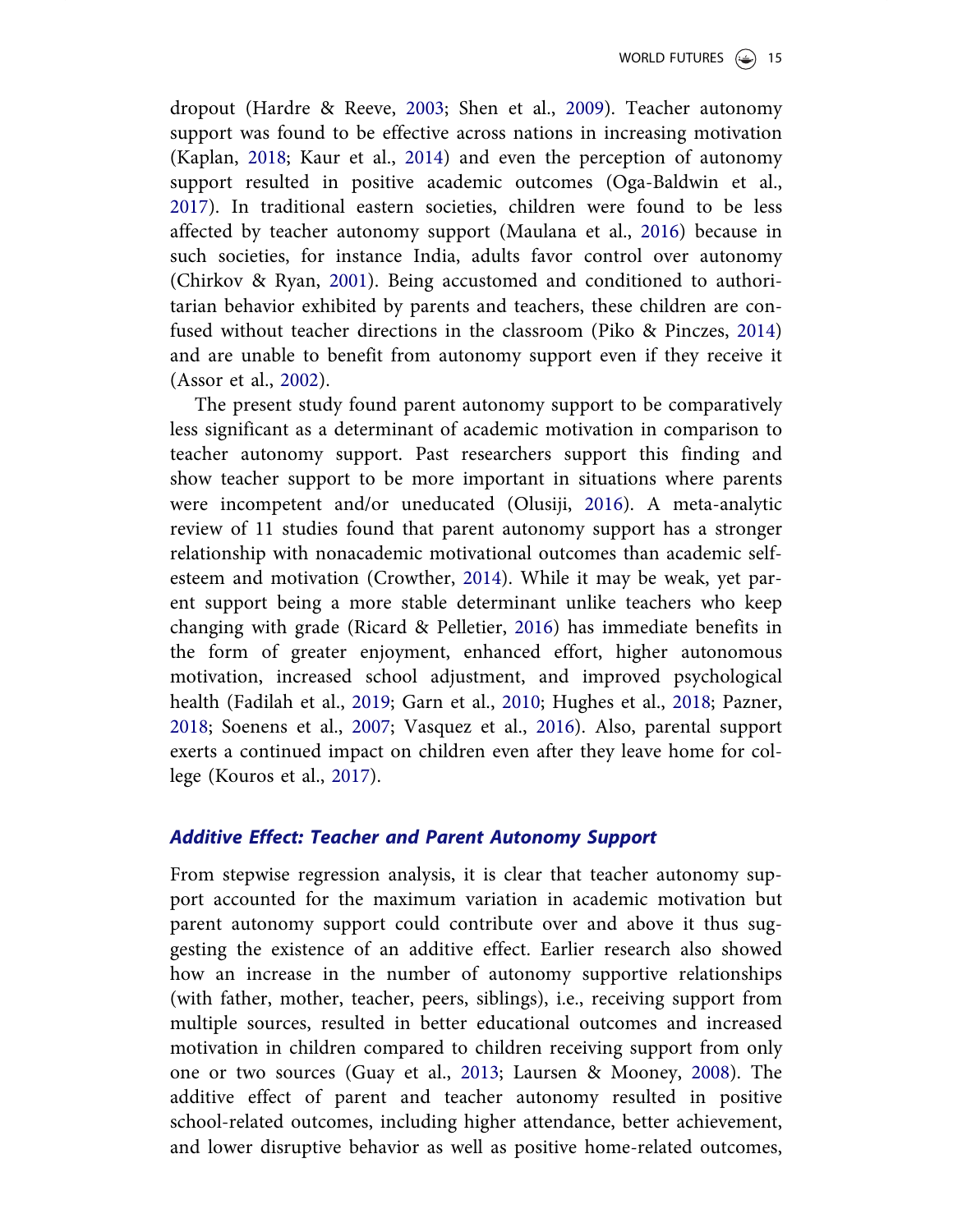including increased effort, longer study hours, and homework motivation (Feng et al., 2019; Furrer & Skinner, 2003; Rosenfeld et al., 2000; Martin & Collie, 2019). Similarly, support from both parents also had an additive impact, resulting in a larger increase in autonomous motivation compared to children with only one supportive parent (Vasquez et al., 2016). Laursen et al. (2006) concluded that it is not only the support from parents and teachers but also autonomy support from close friends and romantic partners that results in additive benefits, with adolescents consequently exhibiting greater self-worth, higher competence, and intrinsic orientation. However, as was the case with unique effects, the additive effects of parent and teacher support were also comparatively less impactful in traditional societies compared to western societies (Chirkov & Ryan, 2001).

#### Dimensions: Teacher and Parent Autonomy Support

The present study aimed to investigate the effects of dimensions of teacher autonomy support (choice, control, respect, relevance, and positive regard) on academic motivation.

Choice of academic tasks according to one's own values, beliefs, and interests and choosing task partners for group tasks promoted autonomy by fostering independent thinking, volitional activity, and respect of students' perspectives, and thus increased motivation, achievement, and emotional functioning of students (Koh & Frick, 2010; Roeser et al., 1998). Teachers who provide choice, avoid intrusion, or tolerate criticism create a space that allows students to realize their personal goals, and such provision of choice increases self-competence and motivation (Roeser & Eccles, 1998). In the present study, choice had no effect on academic motivation because children accustomed to the norms of a controlling traditional society were unable to benefit from it. Earlier literature shows that choice is not beneficial for students lacking personal goals (Assor et al., 2002) or those unable to use it, being accustomed to control (Iyengar & Lepper, 1999). Moreover, at times, choices become irrelevant if none of the alternatives are aligned with the child's interests.

Control in a classroom occurs when a teacher gives frequent directives and uses controlling language, sets rules without student input, interferes with students' preferred pace or volitional acts, disallows participation in classroom decisions, does not accept opinions or critical suggestions, avoids providing rationale for punishment, and uses external behavior modifications (Assor et al., 2005). The present researchers also found that teacher control was negatively associated with academic motivation, a finding in line with earlier research showing how controlled classroom climate causes external goal orientation (Kaur et al., 2014; Noels et al.,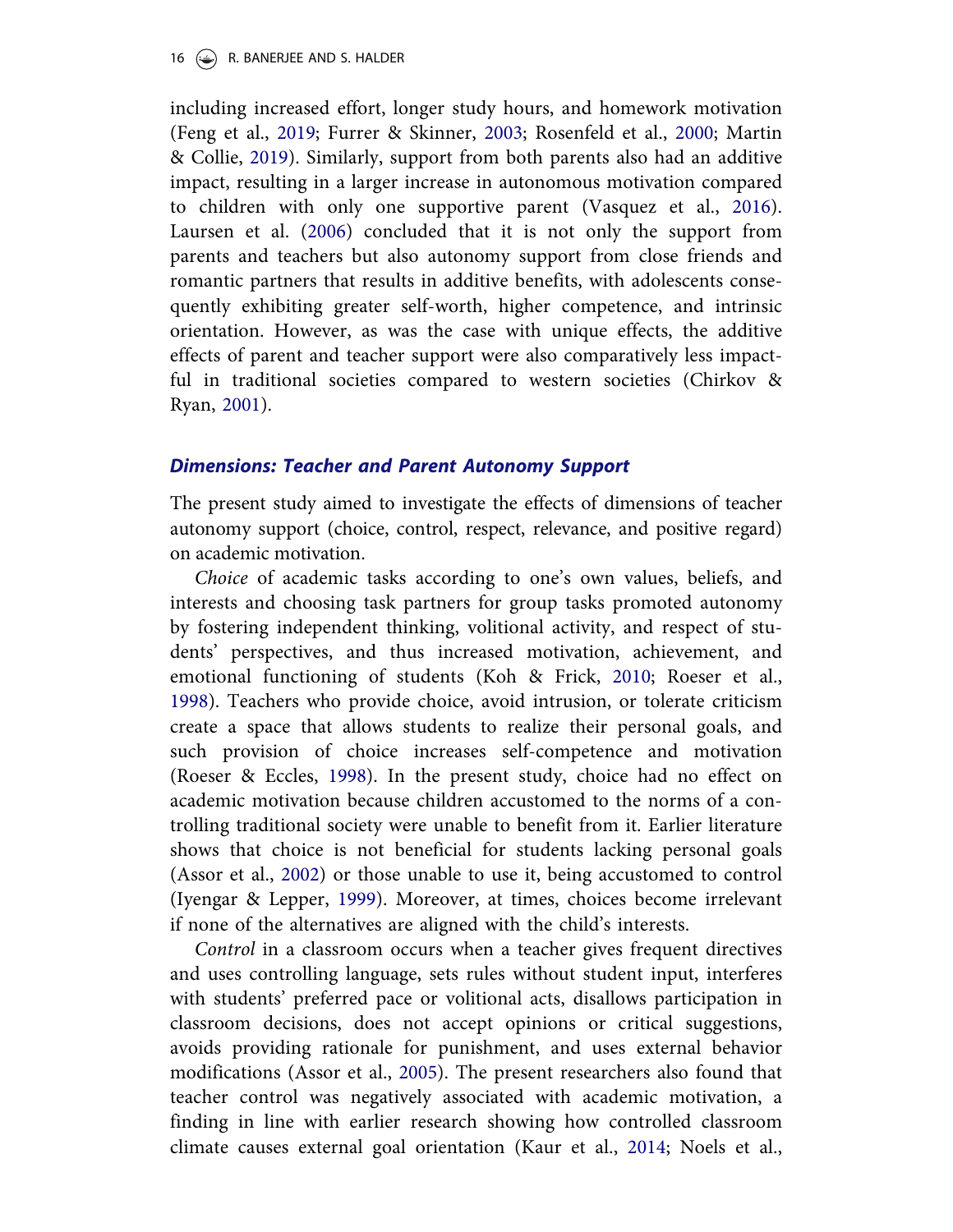1999), reduced autonomous motivation (Chirkov & Ryan, 2001; Kaplan, 2018), and increase danger, anxiety, amotivation, and dropout (Assor et al., 2005; Haerens et al., 2015; Hardre & Reeve, 2003). Being rigid, controlling teachers tend to set rules for every academic endeavor, thus taking away the joy of learning and the feeling of volition. Past studies found that teachers in traditional societies were more controlling (Maulana et al., 2016; Piko & Pinczes, 2014; Wentzel, 2002) and the present study, conducted in a traditional society, also reported that controlling teachers reduced motivation. Teachers in traditional societies develop controlling attitudes due to causes such as overcrowded schools, negative emotions and amotivation shown by students (Assor et al., 2005), presence of at-risk students (Hornstra et al., 2015) and restricted school environments where the performance of teachers is not appreciated (Suogari & Sifakis, 2007). Sometimes to maintain structure in the class, a teacher may reduce student autonomy and peer interaction and thus effect amotivation, proving that the personal goal is as important as classroom goals (Chophy, 2018).

Relevance or providing rationale is more effective than choice; even when choice is provided, all the tasks may be uninteresting to the student but in the case of relevance, the difference lies in identifying the student's needs and developing tasks based on his goals, helping him realize how his needs are connected to assigned tasks, or assisting him in developing task-related goals (Assor et al., 2002). Upon understanding the relevance of a task, students can better integrate it with their values, beliefs, and interests, and this enhances their motivation, academic achievement, and emotional functioning (Roeser et al., 1998). In this study, relevance had no effect on academic motivation, thus showing that high expectations and autonomy support from the teacher could not positively influence motivation for such assignments that were not relevant to the child's innate goals and values (Wentzel, 2002). In the case of most developing nations, education is mainly job-oriented and may not be relevant to a child's personal goals. The education system in India too is performanceoriented and caters to the needs of future professions, thus incorporating parameters that are rarely relevant to an adolescent's life goals.

Respect (acknowledging the student's perspective) is a fundamental aspect for developing autonomy in children and implies the provision of opportunity to voice one's opinion and promotes sense of belongingness in students (Kaur et al., 2014). It especially fosters autonomy in adolescents who are able to discern the relationship between the school curriculum and their life goals and can provide critical suggestions for improvement; in contrast, suppression of student criticism will directly affect their emotions and reduce engagement or motivation (Assor et al., 2002; Kaplan, 2018; Koh & Frick, 2010). The assurance that their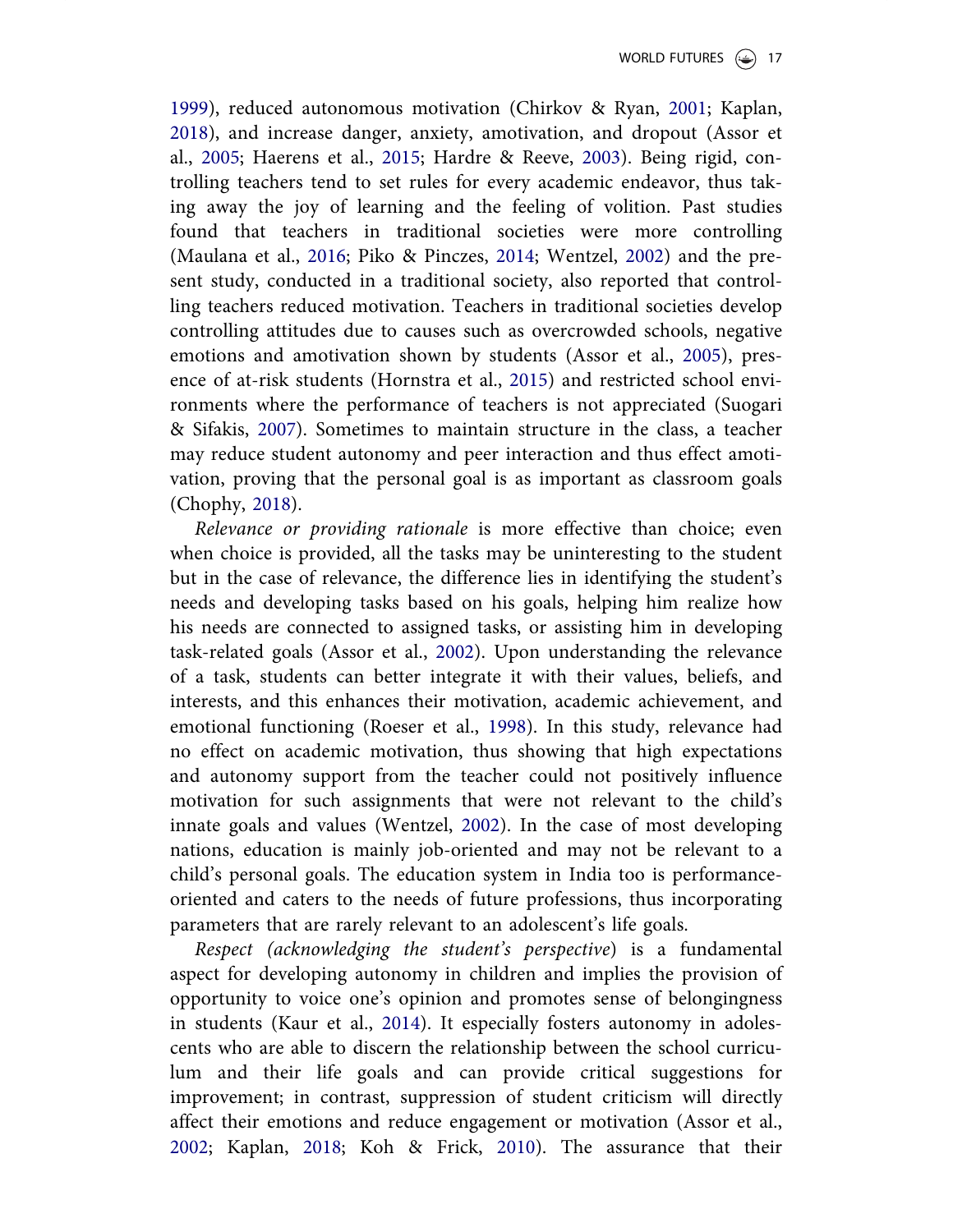opinions were valued caused fewer disciplinary problems and fewer doubts about the importance of education (Garn et al., 2010; Soenens et al., 2007; Vasquez et al., 2016) while positive peer expectations improved classroom engagement and motivation (Guay et al., 2013; Laursen & Mooney, 2008) but this may not be possible in a traditional societal structure such as India (Murdock et al., 2000). The present study found no association of this dimension with motivation, which may be because the rigid curriculum structure where had no scope to incorporate students' views, even if they were to be sought.

Another dimension of autonomy not measured in the study, teachers' conditional negative regard, was found to predict autonomy support negatively in adolescents in traditional societies (Kaplan, 2018) while positive teacher regard increased competence, self-esteem, and motivation (Roeser & Eccles, 1998).

The parent questionnaire contained no sub-dimensions but was a scale containing opposing dimensions of autonomy and coercion. Parent coercion was significantly negatively correlated with academic motivation as it forced adolescents to perform activities they personally dislike, just to fulfill parental expectations or to yield to parental pressure. Previous studies also showed similar results as coercion resulted in external motivation, higher disruptive behavior, lower resilience, low self-regulation, and amotivation (Grolnick et al., 2009; Wong, 2008).

### Age and Gender Effects

The test results showed that there was a significant difference in academic motivation with respect to gender, and girls were found to be better motivated than boys. This may have resulted because the same amount of parent and teacher autonomy support is perceived differently by both genders, causing differences in their motivation levels (Feng et al., 2019; Wentzel, 2002). Girls perceived autonomy support to be higher, as compared to boys, and exhibited higher motivation (Katz, 2017) while the same amount of support was insufficient for boys who demanded more autonomy (Garcia-Perez et al., 2018). At times, in reality, parents and teachers mete out differential treatment; fathers were seen to provide more autonomy support to daughters while maternal support was gender-neutral (Hughes et al., 2018). Again, the same or similar treatment may have differential effects as higher level of parental control depressed well-being in girls but not in boys; similarly, higher autonomy support achieved better positive outcomes in boys rather than girls (Kouros et al., 2017; Naeghel et al., 2016). Girls perceiving lower autonomy support exhibited lower levels of motivation, adjustment, and psychosocial functioning (Diseth et al., 2017; Soenens et al., 2007).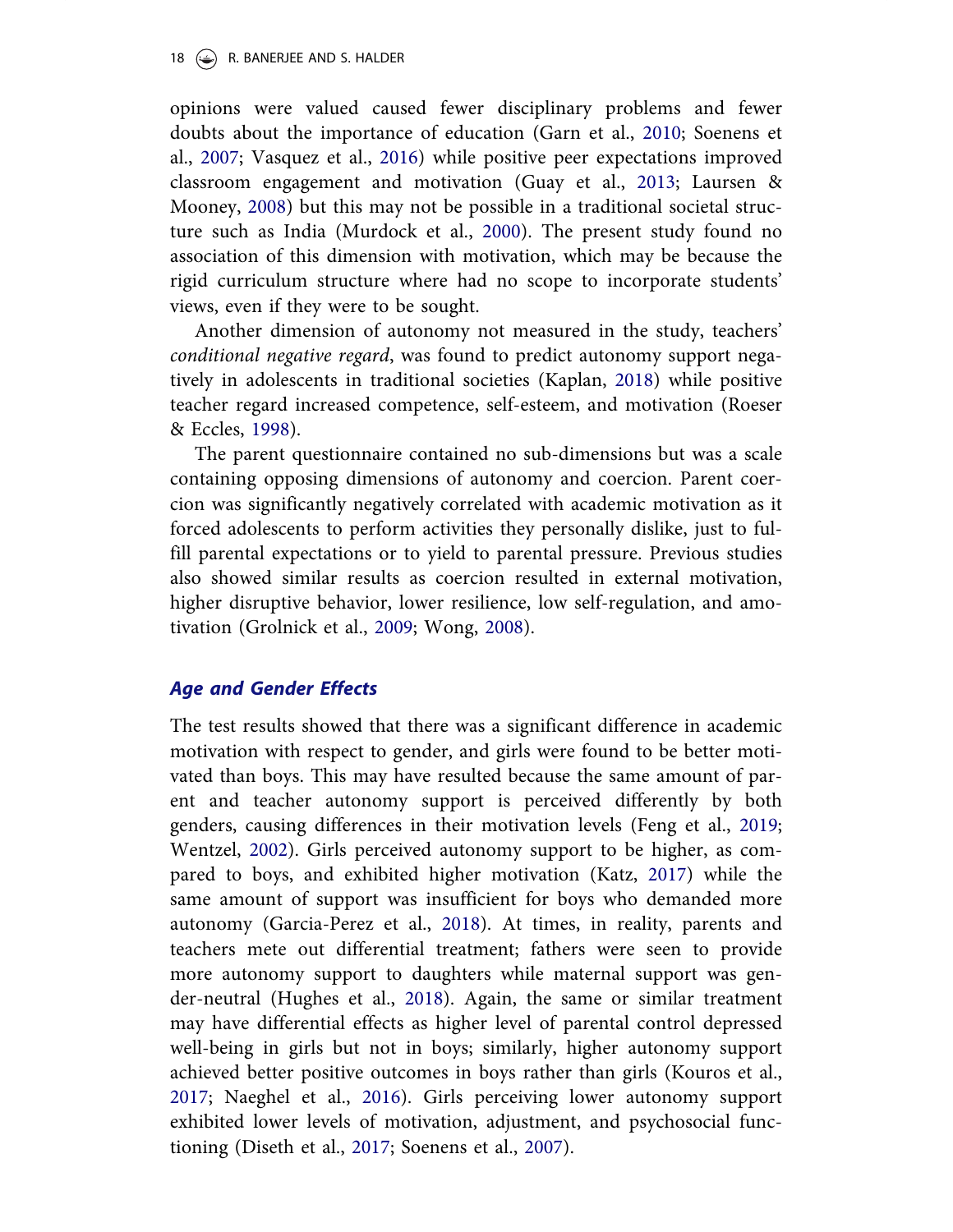ANOVA results reveal that children in sixth grade (starting middle school) show greater motivation than children in eighth grade (about to finish middle school). Past literature found that younger children of sixth grade are motivated as they feel teacher support is adequate; as they move up through the grades, while teacher autonomy support remains unchanged yet its perception decreases (because adolescents seek greater independence) and this lowers motivation (Gillet et al., 2012). Katz et al. (2009) revealed that in comparison to elementary school students and middle school students perceived teacher support to be lower. Abdulhay (2015) found that sophomore students perceived teacher autonomy support to be adequate while senior and junior students felt it was decreasing continuously. In case of parent autonomy support too, younger children perceived higher level compared to older children who demanded greater freedom (Feng et al., 2019; Gillet et al., 2012; Vasquez et al., 2016). Parent autonomy support has more influence on children in lower grades and middle school than in high school or colleges when the children move out of home and become physically distanced from the parents (Garcia & Pintrich, 1996; Kouros et al., 2017; Vasquez et al., 2016). Contradictory findings show that younger students transitioning from elementary school perceive lower autonomy support than older students who are well adjusted to school, showing that autonomy support is sensitive to a change in the school environment (Diseth et al., 2017). Autonomy supportive perception and motivation were reported to be higher toward the end of middle school (ninth grade) compared to the beginning (seventh grade) (Murdock et al., 2000).

### **Implications**

This study highlights the importance of teacher autonomy support and suggests the necessity of conducting training programs for teachers to make them autonomy supportive. This skill needs to be inculcated not only in pre-service teachers but also experienced teachers, especially those in favor of controlling strategies. In developing countries where the study was conducted, such training programs are vital for both parents and teachers who believe in authoritarian behavior. The researchers are of the opinion that parents should also be made aware of the detrimental effects of helicopter parenting and the excessive control it implies. Moreover, it is crucial for parents and teachers to understand the gender and age differences as the same amount of strictness or freedom cannot be handled by all children of all ages and both genders.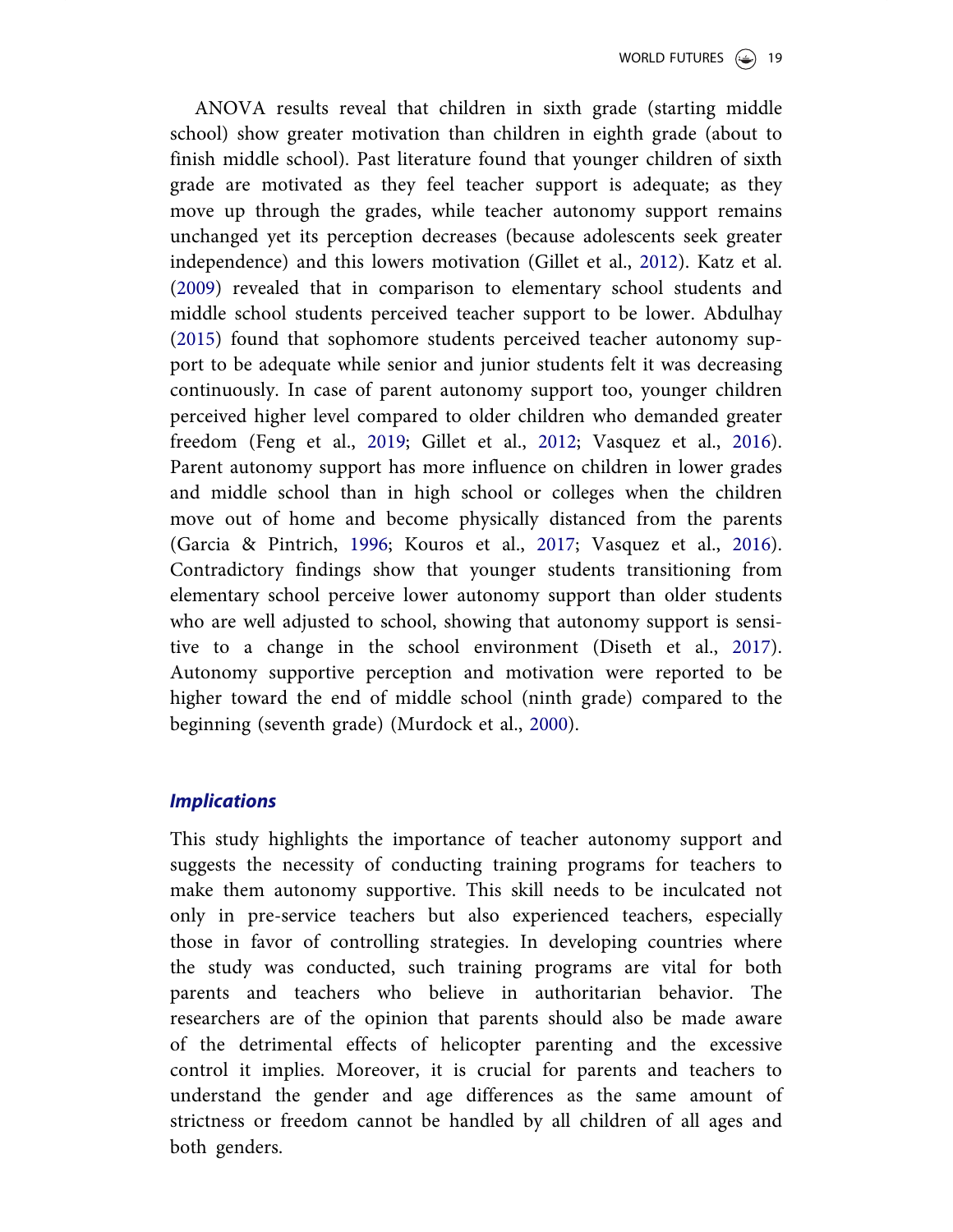### Conclusions, Limitations, and Future Research

Though it highlights some important findings regarding teacher and parent autonomy support, this study is not free from limitations. The correlational study design made causal interpretations difficult. In future research, experimental studies could be undertaken to provide interventions to increase the provision of autonomy support by teachers and parents and the subsequent changes in academic motivation could be observed.

Secondly, the study was based on self-reported data used to discover variations in perceived autonomy support but this carries the inherent possibility of bias. Young children are often unable to provide a clear expression of their perceptions or do so out of fear. Thus, the researchers explained the importance of the project and guaranteed confidentiality of responses. Future researchers could use more objective measures of motivation as grades or scores.

Thirdly, the sample was collected from a metropolitan city in India where the children may have had similar mindsets, and this may have affected the generalizability of results. However, across the world, all adolescents value autonomy so the findings are likely to hold in other countries as well.

Fourthly, the researchers studied only one basic psychological need, excluding structure and relatedness. Future research could include the latter as well to observe the interactive effects. However, as earlier research shows that autonomy support is the major influence on motivation, this paper wanted to study its effect in isolation.

As a concluding statement, it can be suggested that some other areas regarding autonomy support require attention. Future investigations could make a comparative study between autonomy support in well-adjusted and at-risk children in traditional societies. Moreover, in a multicultural society, the effect of caste and religion in the provision of autonomy support could be examined. Future research could also study the effect of mild control in case of children with defiant nature, disability, or amotivation.

# Authors' Contributions

Both the authors (RB and SH) contributed equally to the study conception and design. Material preparation, data collection and analysis was conducted by RB under the constant supervision and assistance from SH. The initial draft was written by RB and refined, revised and enhanced step by step through the supervision and assistance of SH. Both authors read and approved the final version of the manuscript.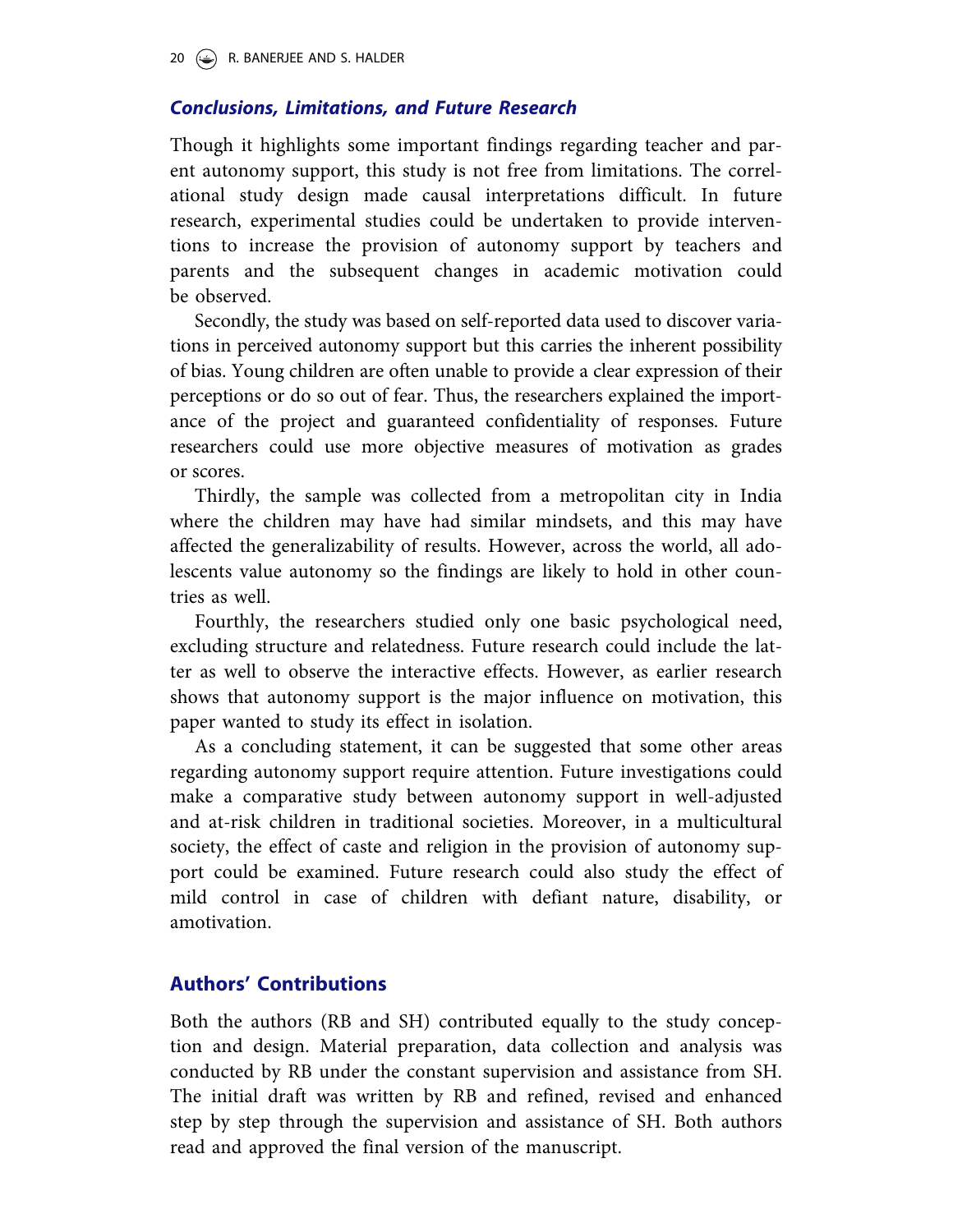### Acknowledgments

The authors wish to thank the school principals who gave permission and useful insights in data collection. We also wish to thank for valuable guidance offered by peers from Department of Education, University of Calcutta. First author wishes to thank her guide for all the inputs and the kind help received.

### Disclosure Statement

No potential conflict of interest was reported by the author(s).

### **ORCID**

Ranita Banerjee **b** http://orcid.org/0000-0001-9195-7315 Santoshi Halder **b** http://orcid.org/0000-0002-6967-5853

#### References

- Abdulhay, H. (2015). An inquiry into perceived autonomy support of Iranian EFL learners: 2nd, 3rd & 4th grade university students. Journal of Academic and Applied Studies, 5(7), 14–24.
- Anderson, J. C. (2018). An exploration of the motivational profile of secondary urban agriculture students. Journal of Agricultural Education, 54(2), 205–216.
- Assor, A., Kaplan, H., & Roth, G. (2002). Choice is good, but relevance is excellent: Autonomy-enhancing and suppressing teacher behaviours predicting students' engagement in schoolwork. British Journal of Educational Psychology, 72(2), 261–278. https://doi.org/10.1348/000709902158883
- Assor, A., Kaplan, H., Kanat-Maymon, Y., & Roth, G. (2005). Directly controlling teacher behaviors as predictors of poor motivation and engagement in girls and boys: The role of anger and anxiety. Learning and Instruction, 15(5), 397–413. https://doi.org/10.1016/j.learninstruc.2005.07.008
- Balkis, M., Arsalan, G., & Duru, E. (2016). The school absenteeism among high school students: Contributing factors. Educational Sciences Theory and Practice, 16(6), 1819–1831.
- Belmont, M., Skinner, E., Wellborn, J., & Connell, J. (1992). Teacher as a social context (TASC). Two measures of teacher provision of involvement, structure and autonomy support. University of Rochester.
- Brophy, J. (2004). Motivating students to learn (2nd ed.). Lawrence Erlbaum.
- Cheon, S. H., & Reeve, J. (2015). A classroom-based intervention to help teachers decrease students' amotivation. Contemporary Educational Psychology, 40, 99–111. https://doi.org/10.1016/j.cedpsych.2014.06.004
- Cheon, S. H., Reeve, J., & Moon, I. S. (2012). Experimentally based, longitudinally designed, teacher-focused intervention to help physical education teachers be more autonomy supportive toward their students. Journal of Sport  $\mathcal C$  Exercise Psychology, 34(3), 365–396. https://doi.org/10.1123/jsep.34.3.365
- Cheon, S. H., Reeve, J., Lee, Y., & Lee, J. (2018). Why autonomy-supportive interventions work: Explaining the professional development of teachers' motivating style. Teaching and Teacher Education, 69, 43–51. https://doi.org/10.1016/j.tate. 2017.09.022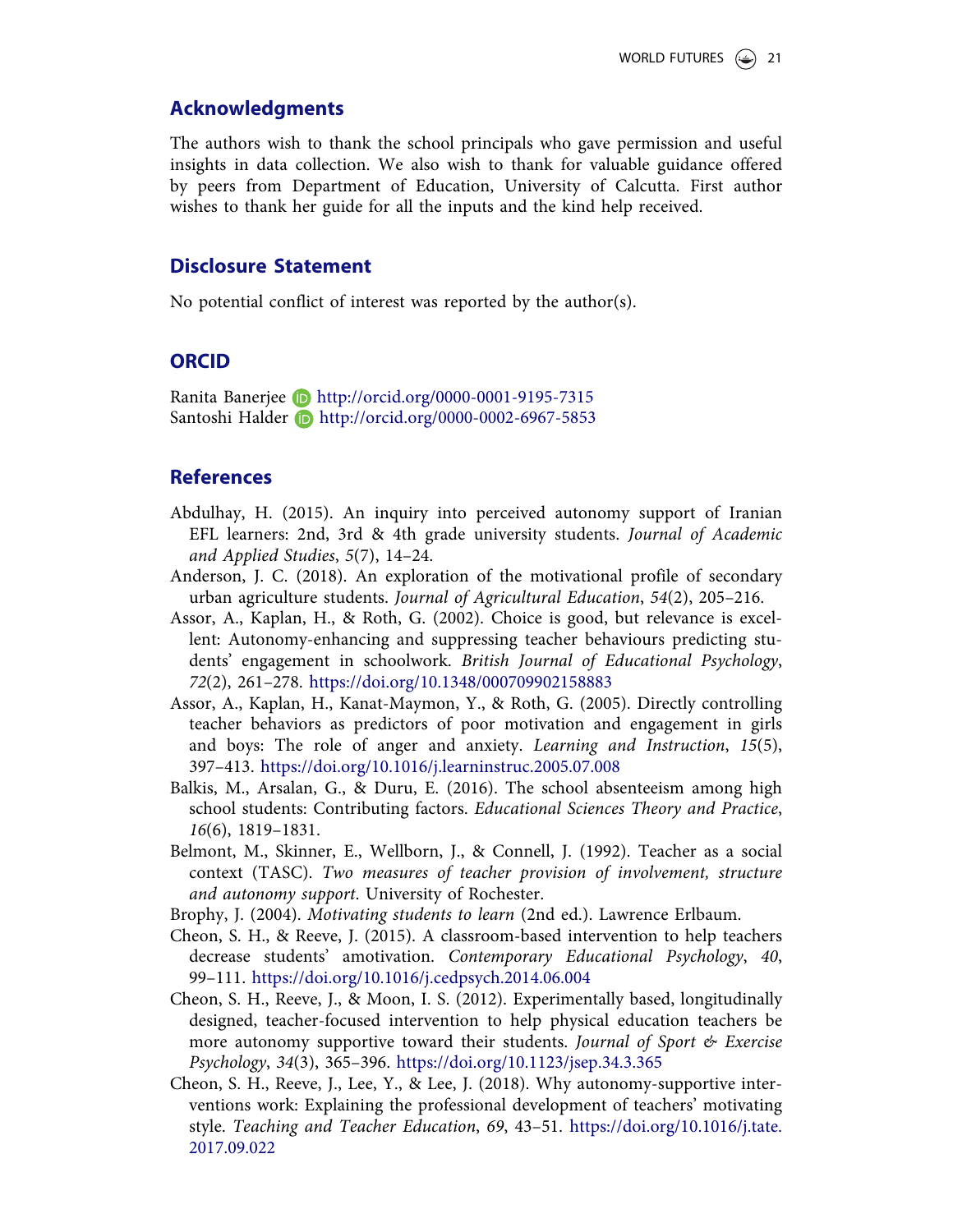- 22  $(\rightarrow)$  R. BANERJEE AND S. HALDER
- Chirkov, V. I., & Ryan, R. M. (2001). Parent and teacher autonomy-support in Russian and U.S. adolescents: Common effects on well-being and academic motivation. Journal of Cross-Cultural Psychology, 32(5), 618–635. https://doi. org/10.1177/0022022101032005006
- Chophy, V. (2018). Classroom goal structure and students' achievement goal: A study of Intrinsic Motivation of secondary school students in Nagaland. International Journal of Psychological Studies, 10(3), 53–65. https://doi.org/10. 5539/ijps.v10n3p53
- Cohen, J. (1988). Statistical power analysis for behavioural sciences (2nd ed.). Lawrence Erlbaum Associates.
- Crowther, A. C. (2014). Parent autonomy support, academic achievement and psychosocial functioning: A meta-analysis of research [Master's thesis]. The University of Texas at Austin, UT Electronic Theses and Dissertations. https:// repositories.lib.utexas.edu/handle/2152/26329
- Curran, P. J., West, S. G., & Finch, J. F. (1996). The robustness of test statistics to non-normality and specification error in confirmatory factor analysis. Psychological Methods, 1(1), 16–29. https://doi.org/10.1037/1082-989X.1.1.16
- Deci, E. L., & Ryan, R. M. (1985). Intrinsic motivation and self-determination in human behavior. Plenum Press.
- Deci, E. L., & Ryan, R. M. (1987). The support of autonomy and the control of behavior. Journal of Personality and Social Psychology, 53(6), 1024–1037. https://doi.org/10.1037//0022-3514.53.6.1024
- Deci, E. L., & Ryan, R. M. (2000). The "what" and "why" of goal pursuits: Human needs and the self-determination of behavior. Psychological Inquiry, 11(4), 227–268. https://doi.org/10.1207/S15327965PLI1104\_01
- Deci, E. L., & Ryan, R. M. (2008). Self-determination theory: A macro theory of human motivation, development and health. Canadian Psychology/Psychologie Canadienne, 49(3), 182–185. https://doi.org/10.1037/a0012801
- Deci, E. L., & Ryan, R. M. (2015). Self-determination theory. In J. Wright (Ed.), International encyclopaedia of the social  $\mathcal{E}$  behavioural sciences (2nd ed., pp. 486–491). Elsevier.
- Diseth, A., Breidablik, H. J., & Meland, E. (2017). Longitudinal relations between perceived autonomy support and basic need satisfaction in two student cohorts. Educational Psychology, 38(1), 1–17.
- Edmunds, J., Ntoumanis, N., & Duda, J. L. (2008). Testing a self-determination theory based teaching style intervention in the exercise domain. European Journal of Social Psychology, 38(2), 375–388. https://doi.org/10.1002/ejsp.463
- Fadilah, S. H., Noer, A. H., Cahyadi, S., Qodariah, L., & Novianti, L. E. (2019). Relationship between parental autonomy support and academic motivation among junior high students. Jurnal Psikologi Pendidikan  $\mathfrak{G}$  Konseling, 5(2), 89–96.
- Farkas, M. S., & Grolnick, W. S. (2010). Examining the components and concomitants of parental structure in the academic domain. Motivation and Emotion, 34(3), 266–279. https://doi.org/10.1007/s11031-010-9176-7
- Feng, X., Xie, K., Gong, S., Gao, L., & Cao, Y. (2019). Effects of parental autonomy support and teacher support on middle school students' homework effort: Homework autonomous motivation as mediator. Frontiers in Psychology, 10(612), 1–11. https://doi.org/10.3389/fpsyg.2019.00612
- Feri, R., Soemantri, D., & Jusuf, A. (2016). The relationship between autonomous motivation and autonomy support in medical students' academic achievement.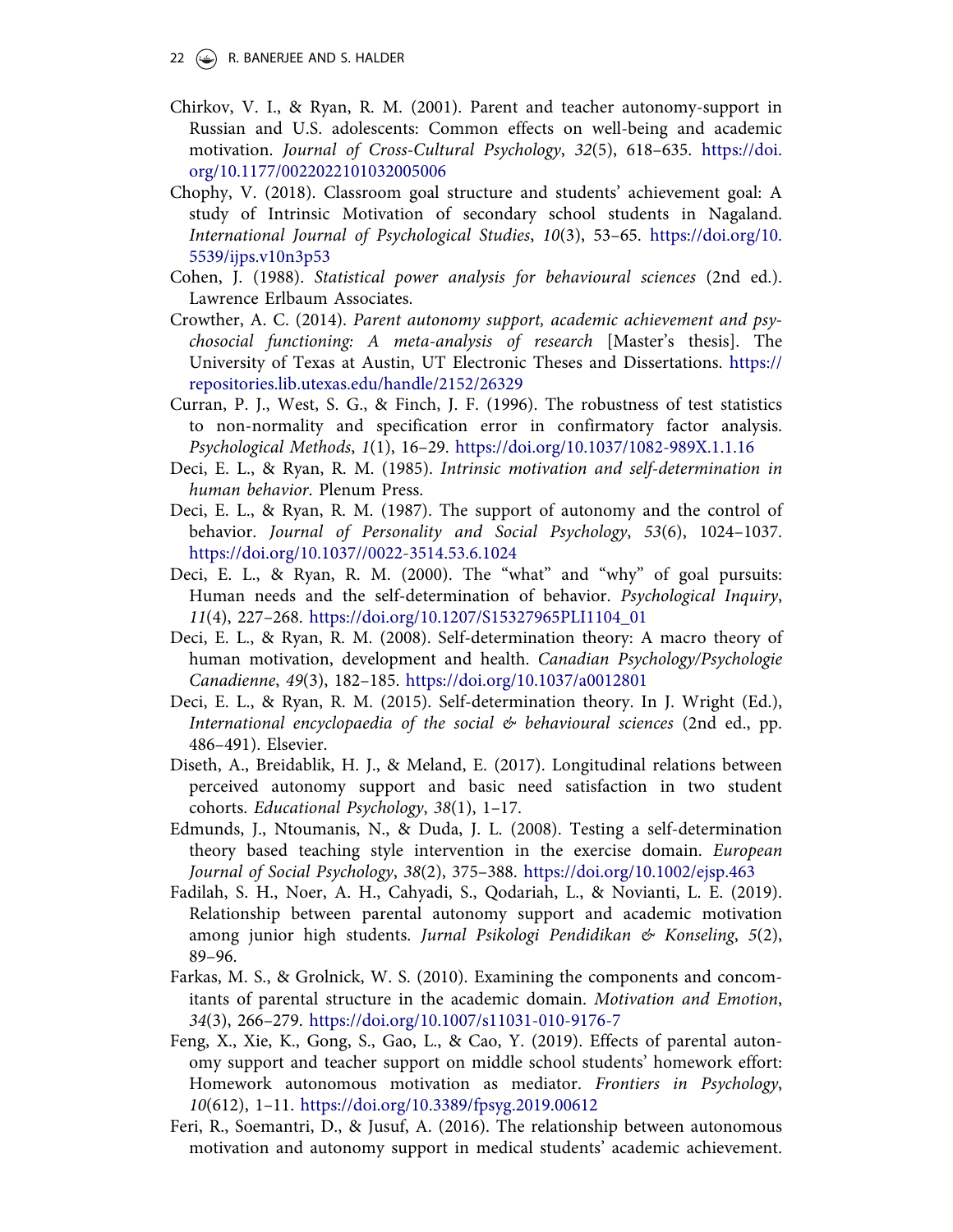International Journal of Medical Education, 7, 417–423. https://doi.org/10.5116/ ijme.5843.1097

- Field, A. (2009). Discovering statistics using SPSS (3rd ed.). Sage Publication Limited.
- Froiland, J. M. (2010). A developmental, educational and school psychologist: How the late Jere Brophy's integrative approach to children's motivation can inform school-based practice. The School Psychologist, 64(3), 22–26.
- Froiland, J. M. (2011). Parental autonomy support and student learning goals: A preliminary examination of an intrinsic motivation intervention. Child  $\mathcal{L}$ Youth Care Forum, 40(2), 135–149. https://doi.org/10.1007/s10566-010-9126-2
- Furrer, C. J., Skinner, E. A., & Pitzer, J. R. (2014). The influence of teacher and peer relationships on students' classroom engagement and everyday motivational resilience. National Society for the Study of Education, 113(1), 101–123.
- Furrer, C., & Skinner, C. (2003). Sense of relatedness as a factor in children's academic engagement and performance. Journal of Educational Psychology, 95(1), 148–162. https://doi.org/10.1037/0022-0663.95.1.148
- Gairns, F., Whipp, P. R., & Jackson, B. (2015). Relational perception in high school physical education: Teacher and peer-related predictor of female students' motivation, behavioural engagement and social anxiety. Frontiers in Psychology, 6(860), 1–13. https://doi.org/10.3389/fpsyg.2015.00850
- Garcia, T., & Pintrich, P. R. (1996). The effects of autonomy on motivation and performance in the college classroom. Contemporary Educational Psychology, 21(4), 477–486. https://doi.org/10.1006/ceps.1996.0032
- Garcia-Perez, O., Inda-Caro, M., Pena-Calvo, J., Rodriguez-Menendez, C., Torio-Lopez, S., & Vinuela, M. P. (2018, September 4–7). Perceived parental autonomy support and parental control in a sample of Spanish late adolescents: Gender differences and influence on self-concept [Poster presentation, 14 SES 05.5 PS]. Annual Conference of the European Conference on Network 14 on Communities, Families and Schooling in Educational Research.
- Garn, A. C., Matthews, M. S., & Jolly, J. L. (2010). Parental influences on the academic motivation of gifted students: A self-determination theory perspective. Gifted Child Quarterly, 54(4), 263–272. https://doi.org/10.1177/ 0016986210377657
- George, D., & Mallery, M. (2010). SPSS for windows step by step: A simple guide and reference, 17.0 update (10th ed.). Pearson.
- Gillet, N., Vallerand, R. J., & Lafreniere, M. K. (2012). Intrinsic and extrinsic school motivation as a function of age: The mediating role of autonomy support. Social Psychology of Education, 15(1), 77–95. https://doi.org/10.1007/ s11218-011-9170-2
- Gravetter, F. J., & Wallnau, L. B. (2012). Statistics for behavioural sciences. Wadsworth Cengage Learning.
- Grolnick, W. S. (2003). The psychology of parental control: How well-meant parenting backfires. Erlbaum.
- Grolnick, W. S. (2009). The role of parents in facilitating autonomous self-regulation for education. Theory and Research in Education, 7(2), 164–173. https:// doi.org/10.1177/1477878509104321
- Grolnick, W. S., Friendly, R. W., & Bellas, V. M. (2009). Parenting and children's motivation at school. In K. R. Wenzel & A. Wigfield (Eds.), Educational psychology handbook series. Handbook of Motivation at school (pp. 279–300). Routledge.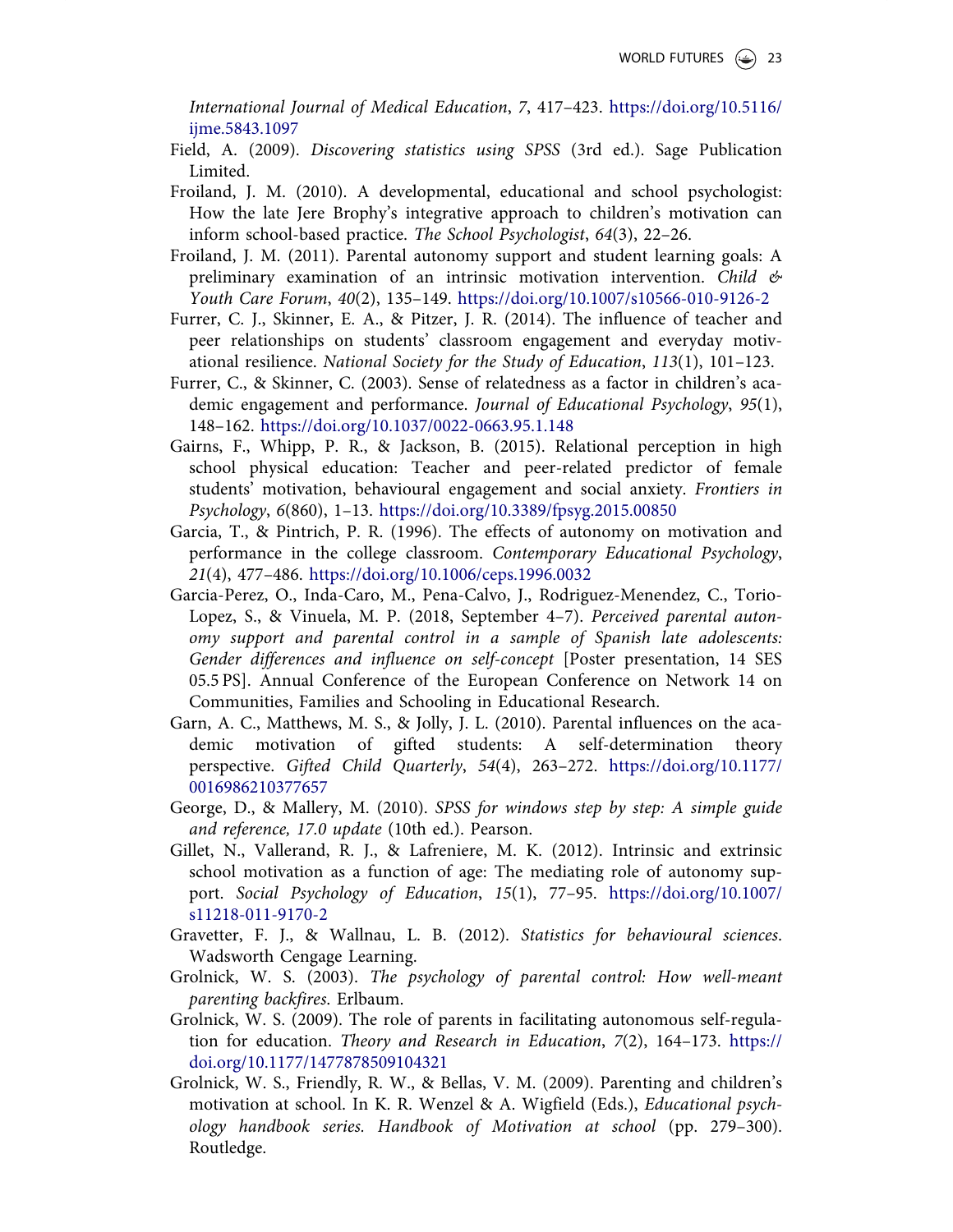- 24  $(\rightarrow)$  R. BANERJEE AND S. HALDER
- Grolnick, W. S., Raftery-Helmer, J. N., Flamm, E. S., Marbell, K. N., Cardemil, E. V., & Sanchez, M. (2014). Parental provision of structure: Implementation and correlates in three domains. Merrill Palmer Quaterly, 60(3), 355–384.
- Guay, F., Marsh, H. W., Senecal, C., & Dowson, M. (2008). Representations of relatedness with parents and friends and autonomous academic motivation during the late adolescence-early adulthood period: Reciprocal or unidirectional effects? The British Journal of Educational Psychology, 78(Pt 4), 621–637. https://doi.org/10.1348/000709908X280971
- Guay, F., Ratelle, C., Larose, S., Vallerand, R. J., & Vitaro, F. (2013). The number of autonomy-supportive relationships: Are more relationships better for motivation, perceived competence, and achievement? Contemporary Educational Psychology, 38(4), 375–382. https://doi.org/10.1016/j.cedpsych.2013.07.005
- Haerens, L., Aelterman, N., Vansteenkiste, M., Soenens, B., & Petegem, S. V. (2015). Do perceived autonomy-supportive and controlling teaching relate to physical education students' motivational experience through unique pathways? Distinguishing between the bright and dark side of motivation. Psychology of Sport and Exercise, 16, 26–36. https://doi.org/10.1016/j.psychsport.2014.08.013
- Hardre, P. L., & Reeve, J. (2003). A motivational model of rural students' intentions to persist in, versus drop out of, high school. Journal of Educational Psychology, 95(2), 347–356. https://doi.org/10.1037/0022-0663.95.2.347
- Hornstra, L., Mansfield, C., van der Veen, I., Peetsma, T., & Volman, M. (2015). Motivational teacher strategies: The role of beliefs and contextual factors. Learning Environments Research, 18(3), 363–392. https://doi.org/10.1007/ s10984-015-9189-y
- Hu, P., & Zhang, J. (2017). A pathway to learner autonomy: A self-determination theory perspective. Asia Pacific Education Review, 18(1), 147–157. https://doi. org/10.1007/s12564-016-9468-z
- Hughes, C., Lindberg, A., & Devine, R. T. (2018). Autonomy support in toddlerhood: Similarities and contrasts between mothers and fathers. Journal of Family Psychology, 32(7), 915–925. https://doi.org/10.1037/fam0000450
- Iyengar, S. S., & Lepper, M. (1999). Rethinking the value of choice: A cultural perspective on Intrinsic Motivation. Journal of Personality and Social Psychology, 76(3), 349–366. https://doi.org/10.1037//0022-3514.76.3.349
- Jungert, T., & Koestner, R. (2015). Science adjustment, parental and teacher autonomy support and the cognitive orientation of science students. Educational Psychology, 35(3), 361–376. https://doi.org/10.1080/01443410.2013. 828826
- Kaplan, H. (2018). Teachers' autonomy support, autonomy suppression and conditional negative regard as predictors of optimal learning experience among high-achieving Bedouin students. Social Psychology of Education, 21(1), 223–255. https://doi.org/10.1007/s11218-017-9405-y
- Katz, I. (2017). In the eye of the beholder: Motivational effects of gender differences in perceptions of teachers. The Journal of Experimental Education, 85(1), 73–18. https://doi.org/10.1080/00220973.2015.1101533
- Katz, I., Kaplan, A., & Gueta, G. (2009). Students' needs, teachers' support, and motivation for doing homework: A cross-sectional study. The Journal of Experimental Education, 78(2), 246–267. https://doi.org/10.1080/ 00220970903292868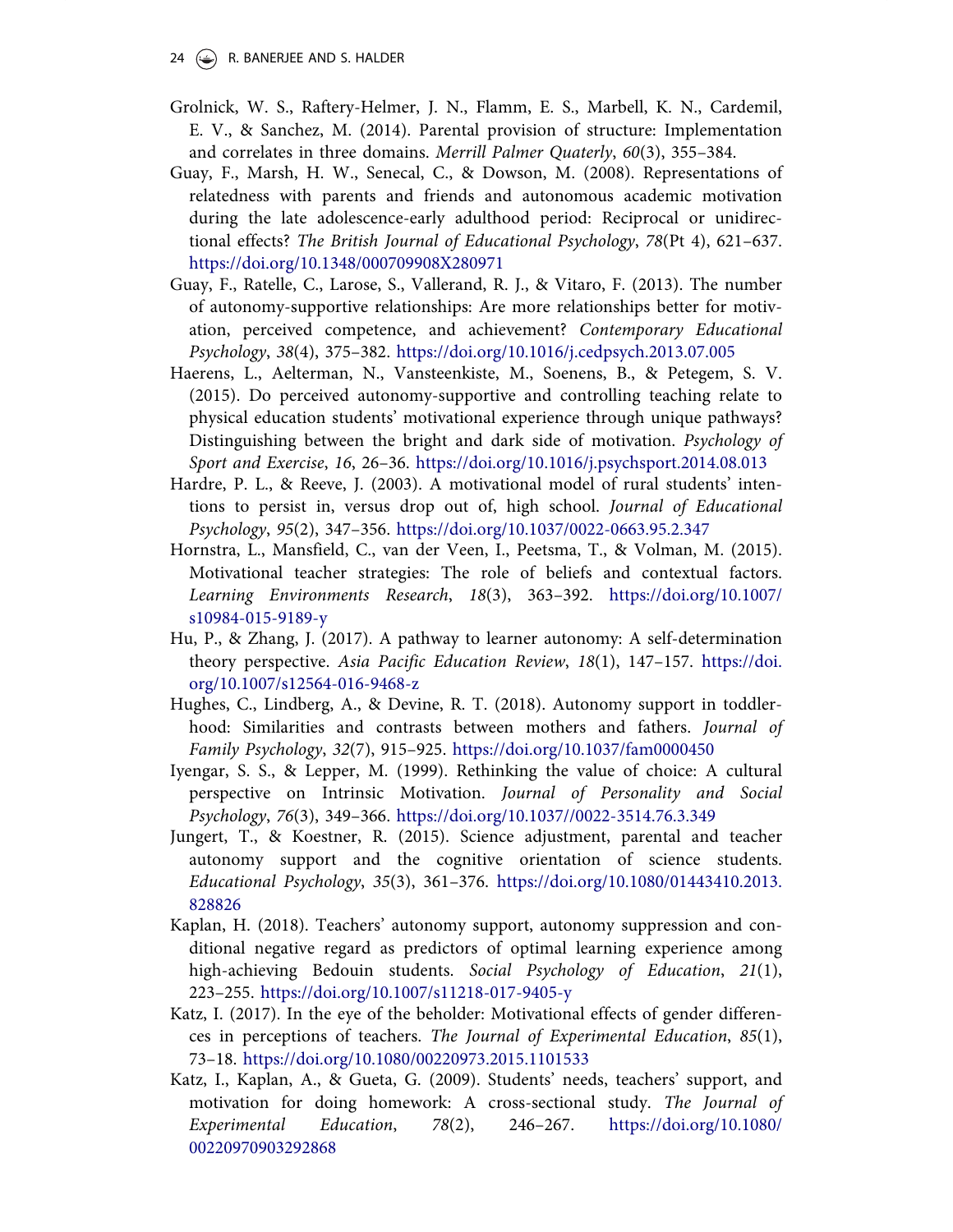- Kaur, A., Hasim, R. A., & Noman, M. (2014). Teacher autonomy support: Does it hinder motivation among Thai students? Malaysian Journal of Learning and Instruction, 11, 171–189.
- Kaur, A., Hashim, R. A., & Noman, M. (2015). Teacher autonomy support intervention as a classroom practice in a Thai school. Journal for Multicultural Education, 9(1), 10–27. https://doi.org/10.1108/JME-07-2014-0033
- Kline, R. B. (2005). Principles and practice of structure equation modeling (2nd ed.). Guilford.
- Koh, J. H. L., & Frick, T. W. (2010). Implementing autonomy support: Insights from a Montessori classroom. International Journal of Education, 2(2), 1–15.
- Kouros, C. D., Pruitt, M. M., Ekas, N. V., Kiriaki, R., & Sunderland, M. (2017). Helicopter parenting, autonomy support, and college students' mental health and well-being: The moderating role of sex and ethnicity. Journal of Child and Family Studies, 26, 939–949. https://doi.org/10.1007/s10826-016-0614-3
- Kozok, E. (2012). An investigation of academic motivation of middle school students in Nicosia, North Cyprus [Master's thesis]. Eastern Mediterranean University Institutional Repository. http://i-rep.emu.edu.tr:8080/xmlui/handle/ 11129/321.
- Kuppuswamy, B. (1981). Manual of socioeconomic status (Urban) (1st ed.). Manasayan.
- Laursen, B., & Mooney, K. S. (2008). Relationship network quality: Adolescent adjustment and perceptions of relationships with parents & friends. American Journal of Orthopsychiatry, 78(1), 47–53. https://doi.org/10.1037/0002-9432.78. 1.47
- Laursen, B., Furman, W., & Mooney, K. S. (2006). Predicting interpersonal competence and self-worth from adolescent relationships and relationship networks: Variable centred and person-centred perspective. Merrill-Palmer Quarterly, 52(3), 572–600. https://doi.org/10.1353/mpq.2006.0030
- Lei, S. A. (2010). Intrinsic and extrinsic motivation: Evaluating benefits and drawbacks from college instructors' perspectives. Journal of Instructional Psychology, 37(2), 153–160.
- Lepper, M. R., Corpus, J. H., & Iyengar, S. S. (2005). Intrinsic and extrinsic motivational orientations in the classroom: Age differences and academic correlates. Journal of Educational Psychology, 97(2), 184–196. https://doi.org/10. 1037/0022-0663.97.2.184
- Mansour, M., & Martin, A. J. (2009). Home, parents, and achievement motivation: A study of key home and parental factors that predict student motivation and engagement. The Australian Educational and Developmental Psychologist, 26(2), 111–126. https://doi.org/10.1375/aedp.26.2.111
- Martin, A. J., & Collie, R. J. (2019). Teacher-student relationships and students' engagement in high school: Does the number of negative and positive relationships with teachers matter? Journal of Educational Psychology, 111(5), 861–876. https://doi.org/10.1037/edu0000317
- Maulana, R., Helms-Lorenz, M., Irnidayanti, Y., & van de Grift, W. (2016). Autonomous motivation in the Indonesian classroom: Relationship with teacher support through the lens of self-determination theory. The Asia-Pacific Education Researcher, 25(3), 441–451. https://doi.org/10.1007/s40299- 016-0282-5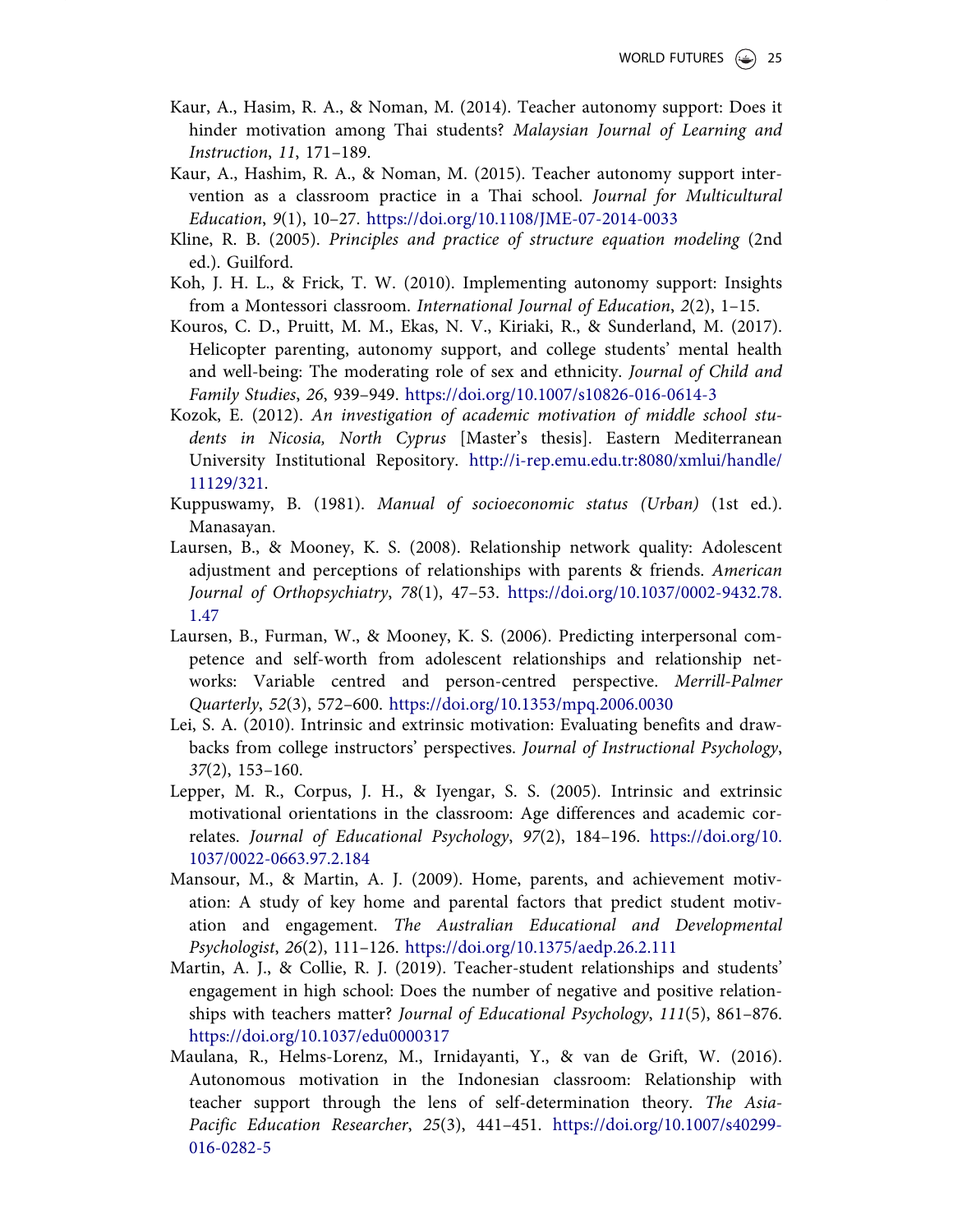- Murdock, T. B., Anderman, L. H., & Hodge, S. A. (2000). Middle-grade predictors of students' motivation and behavior in high school. Journal of Adolescent Research, 15(3), 327–350. https://doi.org/10.1177/0743558400153002
- Naeghel, J. D., van Keer, H., Vansteenkiste, M., Haerens, L., & Aelterman, N. (2016). Promoting elementary school students' autonomous reading motivation: Effects of a teacher professional development workshop. The Journal of Educational Research, 109(3), 232–252. https://doi.org/10.1080/00220671.2014. 942032
- Niemiec, C. P., Soenens, B., & Vansteenkiste, M. (2014). Is relatedness enough? On the importance of need support in different types of social experiences. In N. Weinstein (Ed.), Human motivation and interpersonal relationships: Theory, research and applications (pp. 77–96). Springer.
- Noels, K. A., Clement, R., & Pelletier, L. G. (1999). Perceptions of teachers' communicative style & students' intrinsic & extrinsic motivation. The Modern Language Journal, 83(1), 23–34. https://doi.org/10.1111/0026-7902.00003
- Nunez, J. L., & Leon, J. (2015). Autonomy support in the classroom a review from self-determination theory. European Psychologist, 20(4), 275–283.
- Oga-Baldwin, W. L. Q., Nakata, Y., Parker, P., & Ryan, R. M. (2017). Motivating young language learners: A longitudinal model of self-determined motivation in elementary school foreign language classes. Contemporary Educational Psychology, 49, 140–150. https://doi.org/10.1016/j.cedpsych.2017.01.010
- Olusiji, L. (2016). Parents, teachers and peers effects on college students' motivational intensity to learn English. Language in India, 16(4), 61–80.
- Pazner, H. (2018). Parental autonomy support in academically talented adolescents: Evaluating predictors, mediators, and moderators for academic outcomes [Unpublished doctoral dissertation]. University of California.
- Pesch, K. M., Larson, L. M., & Surapaneni, S. (2016). Parental autonomy support and career well being: Mediating effects of perceived academic competence and volitional autonomy. Journal of Career Assessment, 24(3), 497–512. https://doi. org/10.1177/1069072715599392
- Piko, B., & Pinczes, T. (2014). Autonomy support or direct control? High school students' experience of their teacher's behaviour. European Journal of Mental Health, 10, 106–117.
- Reeve, J., & Jang, H. (2006). What teachers say and do to support students' autonomy during a learning activity. Journal of Educational Psychology, 98(1), 209–218. https://doi.org/10.1037/0022-0663.98.1.209
- Reeve, J., Jang, H., Carrell, D., Barch, J., & Jeon, S. (2004). Enhancing high school students' engagement by increasing their teachers' autonomy support. Motivation and Emotion, 28(2), 147–169. https://doi.org/10.1023/B:MOEM. 0000032312.95499.6f
- Ricard, N. C., & Pelletier, L. G. (2016). Dropping out of high school: The role of parent & teacher self-determination support, reciprocal friendships and academic motivation. Contemporary Educational Psychology, 44–45, 32–40. https:// doi.org/10.1016/j.cedpsych.2015.12.003
- Roeser, R. W., & Eccles, J. S. (1998). Adolescents' perceptions of middle school: Relation to longitudinal changes in academic and psychological adjustment. Journal of Research on Adolescence, 8(1), 123–158. https://doi.org/10.1207/ s15327795jra0801\_6
- Roeser, R. W., Eccles, J. S., & Sameroff, A. J. (1998). Academic and emotional functioning in early adolescence: Longitudinal relations, patterns, and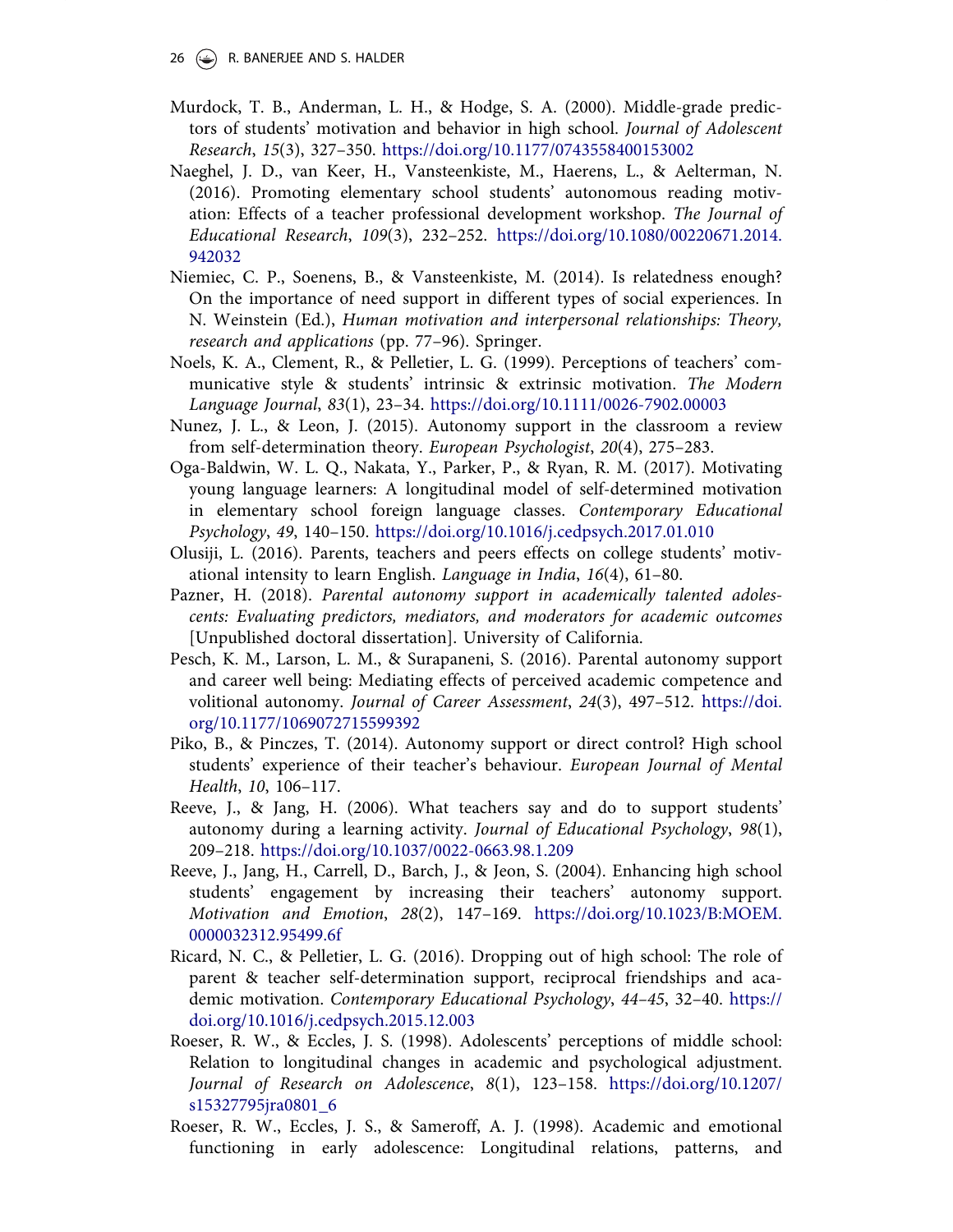prediction by experience in middle school. Development and Psychopathology, 10(2), 321–352. https://doi.org/10.1017/s0954579498001631

- Rosenfeld, L. B., Richman, J. M., & Bowen, G. L. (2000). Social support networks and school outcomes: The centrality of the teacher. Child and Adolescent Social Work Journal, 17(3), 205–226. https://doi.org/10.1023/A:1007535930286
- Ryan, R. M. (1982). Control and information in the intrapersonal sphere: An extension of Cognitive Evaluation theory. Journal of Personality and Social Psychology, 43(3), 450–461. https://doi.org/10.1037/0022-3514.43.3.450
- Ryan, R. M., & Deci, E. L. (2000). Intrinsic and extrinsic motivations: Classic definitions and new directions. Contemporary Educational Psychology, 25(1), 54–67. https://doi.org/10.1006/ceps.1999.1020
- Shen, B., McCaughtry, N., Martin, J., & Fahlman, M. (2009). Effects of teacher autonomy support and students' autonomous motivation on learning in physical education. Research Quarterly for Exercise and Sport, 80(1), 44–53. https:// doi.org/10.1080/02701367.2009.10599528
- Skinner, E. A., Wellborn, J. G., & Regan, C. (1986). The "Parents as Social Context Questionnaire" (PASCQ); Parent- and child-reports of parent involvement, structure and autonomy support (Tech Rep.). University of Rochestor.
- Skinner, E., Johnson, S., & Snyder, T. (2005). Six dimensions of parenting: A motivational model. Parenting, 5(2), 175–235. https://doi.org/10.1207/ s15327922par0502\_3
- Soenens, B., Vansteenkiste, M., & Sierens, E. (2009). How are parental psychological control and autonomy-support related? A cluster-analytic approach. Journal of Marriage and Family, 71(1), 187–202. https://doi.org/10.1111/j.1741- 3737.2008.00589.x
- Soenens, B., Vansteenkiste, M., Lens, W., Luyckx, K., Goossens, L., Beyers, W., & Ryan, R. M. (2007). Conceptualizing parental autonomy support: Adolescent perceptions of promotion of independence versus promotion of volitional functioning. Developmental Psychology, 43(3), 633–646. https://doi.org/10.1037/ 0012-1649.43.3.633
- Steinberg, L., & Silk, J. S. (2002). Parenting adolescents. In M. H. Bornstein (Ed.), Handbook of parenting: Children and parenting (2nd ed., Vol. 1, pp. 103–133). Erlbaum.
- Su, Y., & Reeve, J. (2011). A meta-analysis of the effectiveness of intervention programs designed to support autonomy. Educational Psychology Review, 23(1), 159–188. https://doi.org/10.1007/s10648-010-9142-7
- Suogari, A. M., & Sifakis, N. (2007). Teacher roles and learners' motivation A preliminary investigation of Greek state – School EFL teachers' viewpoints. Selected Papers on Theoretical and Applied Linguistics, 17(2), 528–539.
- Trochim, M., & Donnelly, J. P. (2006). The research methods knowledge base (3rd ed.). Atomic Dog.
- Vallerand, R. J., Fortier, M. S., & Guay, F. (1997). Self-determination and persistence in a real-life setting: Toward a motivational model of high school dropout. Journal of Personality and Social Psychology, 72(5), 1161–1176. https://doi. org/10.1037/0022-3514.72.5.1161
- Vallerand, R. J., Pelletier, L. G., Blais, M. R., Briere, N. M., Senecal, C., & Vallieres, E. F. (1992). The Academic Motivation Scale: A measure of intrinsic, extrinsic, and amotivation in education. Educational and Psychological Measurement, 52(4), 1003–1017. https://doi.org/10.1177/0013164492052004025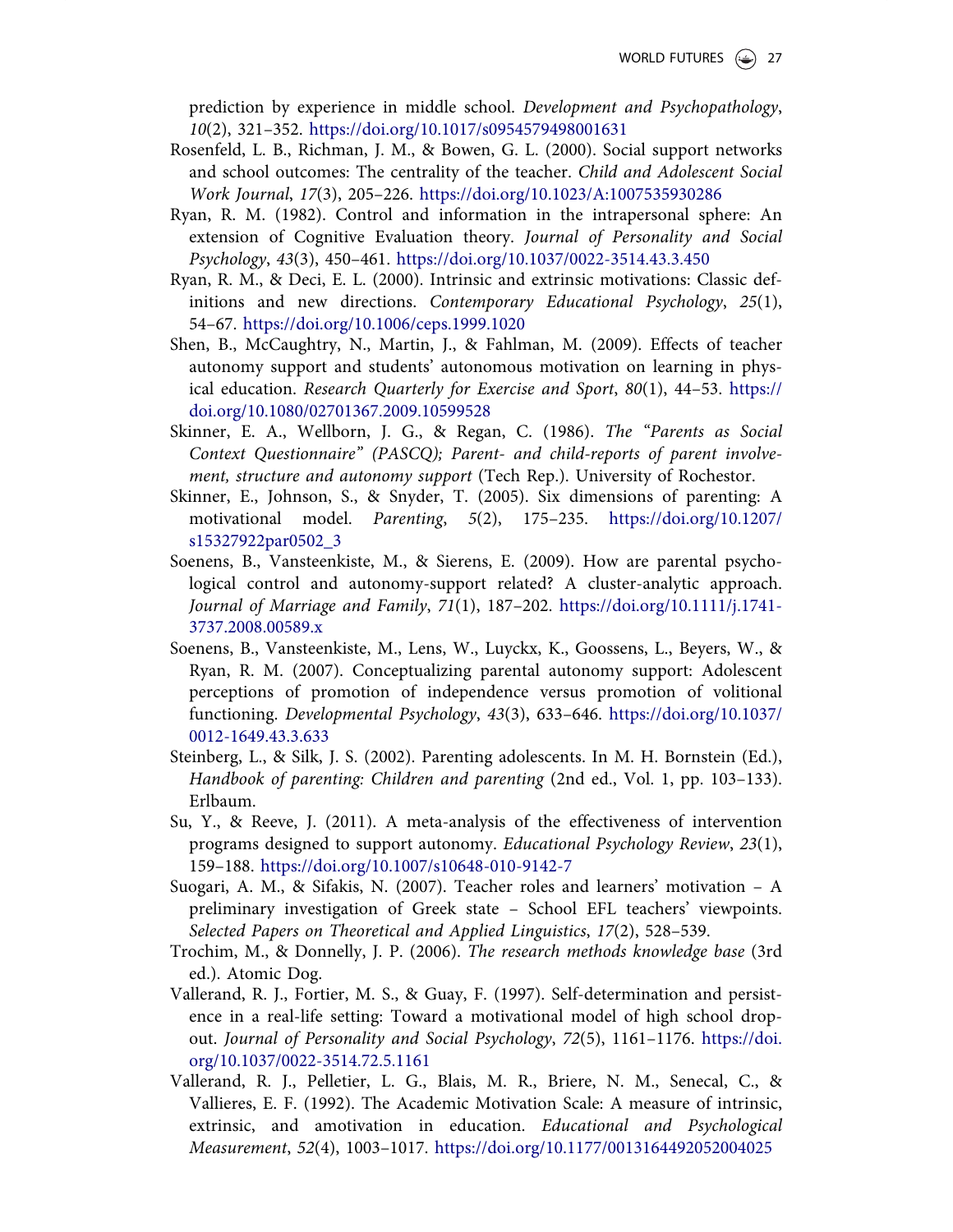- van Aken, M. A. G., & Asendorpf, J. B. (1997). Support by parents, classmates, friends and siblings in preadolescence: covariation and compensation across relationships. Journal of Social and Personal Relationships, 14(1), 79–93. https:// doi.org/10.1177/0265407597141004
- Van Petegem, S., Beyers, W., Vansteenkiste, M., & Soenens, B. (2012). On the association between adolescent autonomy and psychosocial functioning: Examining decisional independence from a self-determination theory perspective. Developmental Psychology, 48(1), 76–88. https://doi.org/10.1037/a0025307
- Vasquez, A. C., Patall, E. A., Fong, C. J., Corrigan, A. S., & Pine, L. (2016). Parent autonomy support, academic achievement, and psychosocial functioning: A meta-analysis of research. Educational Psychology Review, 28(3), 605–644. https://doi.org/10.1007/s10648-015-9329-z
- Wellborn, J., Connell, J., Skinner, E. A., & Pierson, L. H. (1988). Teacher as social context: A measure of student perceptions of teacher provision of involvement, structure and autonomy support (Tech. Rep. No. 102). University of Rochester.
- Wentzel, K. R. (2002). Are effective teachers like good parents? Teaching styles and student adjustment in early adolescence. Child Development, 73(1), 287–301. https://doi.org/10.1111/1467-8624.00406
- Wentzel, K. R., & Battle, A. A. (2001). School relationships and school adjustment. In T. Urdan & F. Pajares (Eds.), Adolescence and education: General issues in the education of adolescence (pp. 93–118). Information Age Publishing.
- Wong, M. M. (2008). Perceptions of parental involvement and autonomy support: Their relations with self-regulation, academic performance, substance use and resilience among adolescents. North American Journal of Psychology, 10(3), 497–518.
- Yu, C., Li, X., Wang, S., & Zhang, W. (2016). Teacher autonomy support reduces adolescent anxiety and depression: An 18-month longitudinal study. Journal of Adolescence, 49, 115–123. https://doi.org/10.1016/j.adolescence.2016.03.001

# Appendix

| Sample | Category     | In percentage $(n=522)$ |
|--------|--------------|-------------------------|
| Gender | Male         | 246 (47.12%)            |
|        | Female       | 276 (52.87%)            |
| Grade  | Sixth        | 176 (33.71%)            |
|        | Seventh      | 182 (34.86%)            |
|        | Eighth       | 164 (31.42%)            |
| School | Govt         | 205 (39.27%)            |
|        | Private      | 317 (60.73%)            |
| Zones  | <b>North</b> | 222 (42.52%)            |
|        | South        | 102 (19.54%)            |
|        | East         | 115 (22.03%)            |
|        | West         | $(-)$                   |
|        | Central      | 83 (15.9%)              |

Table A.1. Nature of the total sample.